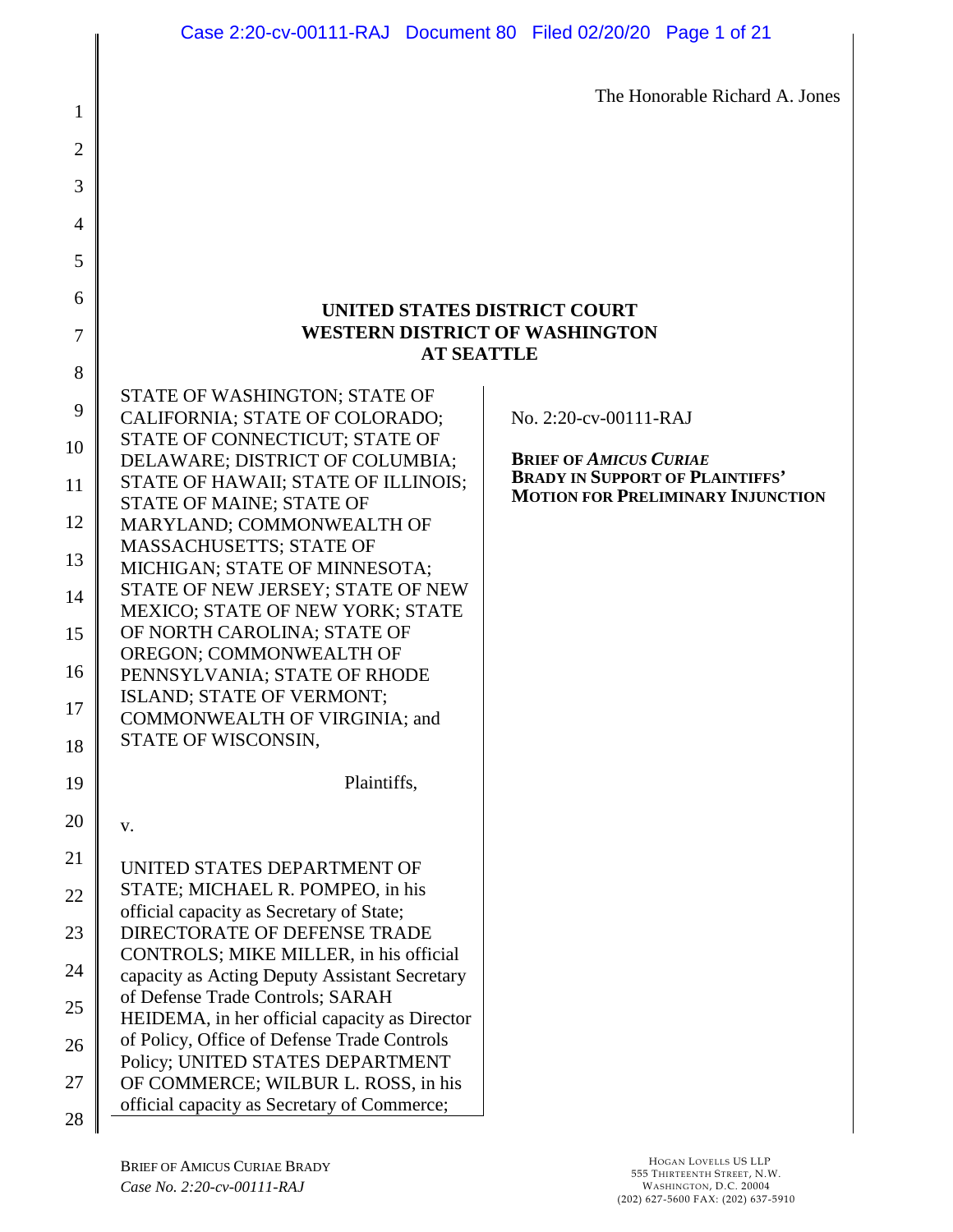| $\mathbf{1}$   | BUREAU OF INDUSTRY AND SECURITY;                                                      |
|----------------|---------------------------------------------------------------------------------------|
| $\overline{2}$ | CORDELL HULL, in his official capacity as<br>Acting Undersecretary for Industry and   |
| 3              | Security; RICH ASHOOH, in his official<br>capacity as Assistant Secretary of Commerce |
|                | for Export Administration,                                                            |
| $\overline{4}$ | Defendants.                                                                           |
| 5              |                                                                                       |
| 6              |                                                                                       |
| $\overline{7}$ |                                                                                       |
| 8              |                                                                                       |
| 9              |                                                                                       |
| 10             |                                                                                       |
| 11             |                                                                                       |
| 12             |                                                                                       |
| 13             |                                                                                       |
| 14             |                                                                                       |
| 15             |                                                                                       |
| 16             |                                                                                       |
| 17             |                                                                                       |
| 18             |                                                                                       |
| 19             |                                                                                       |
| 20             |                                                                                       |
| 21             |                                                                                       |
| 22             |                                                                                       |
| 23             |                                                                                       |
| 24             |                                                                                       |
| 25             |                                                                                       |
| 26             |                                                                                       |
| 27             |                                                                                       |
| 28             |                                                                                       |

║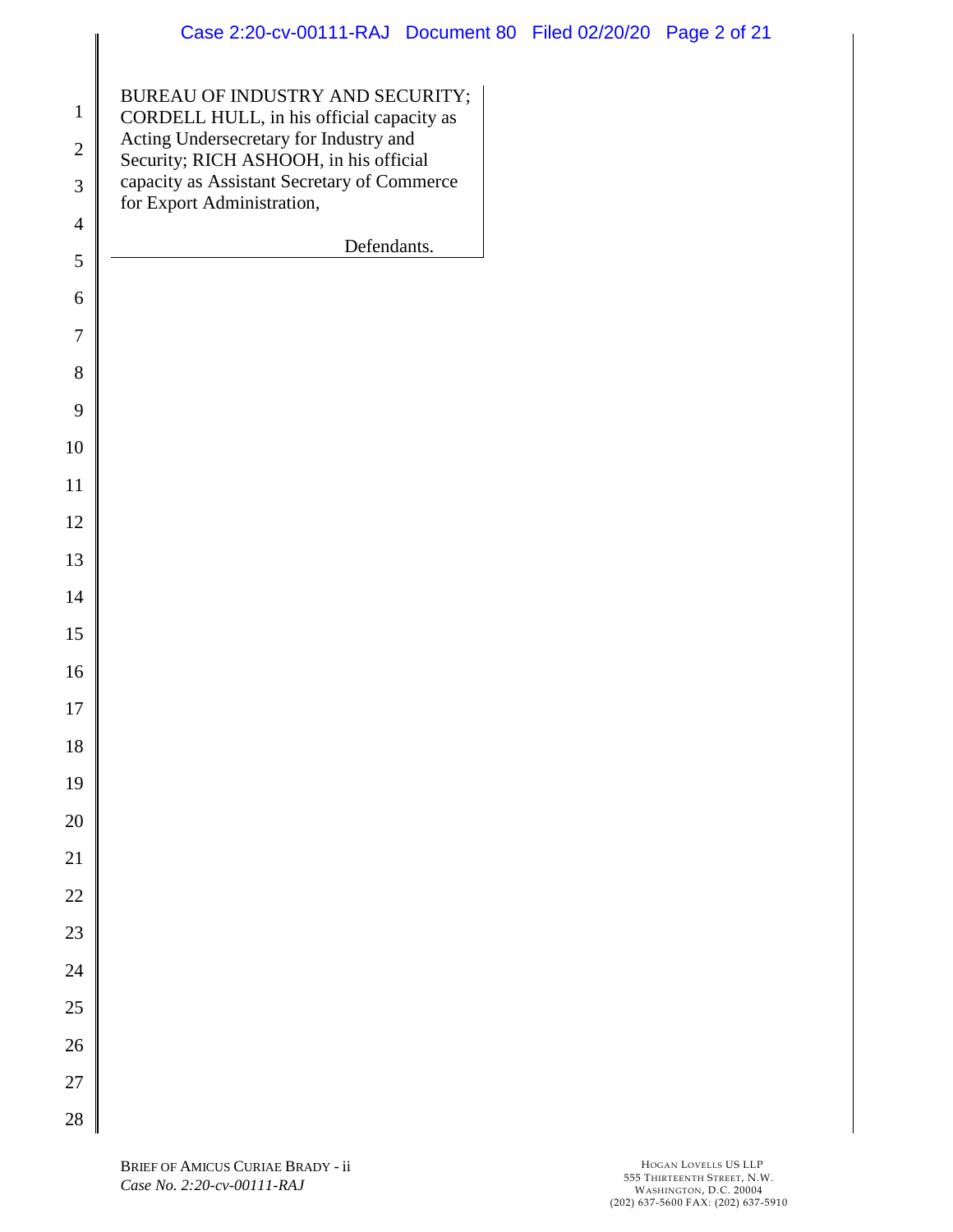# Case 2:20-cv-00111-RAJ Document 80 Filed 02/20/20 Page 3 of 21

# **CORPORATE DISCLOSURE STATEMENT**

| $\sqrt{2}$            |        |  |  | Brady is a $\S$ 501(c)(3) non-profit corporation. No publicly held corporation holds its |  |  |
|-----------------------|--------|--|--|------------------------------------------------------------------------------------------|--|--|
| $\sqrt{3}$            | stock. |  |  |                                                                                          |  |  |
| $\overline{4}$        |        |  |  |                                                                                          |  |  |
| $\sqrt{5}$            |        |  |  |                                                                                          |  |  |
| $\sqrt{6}$            |        |  |  |                                                                                          |  |  |
| $\boldsymbol{7}$      |        |  |  |                                                                                          |  |  |
| $\, 8$                |        |  |  |                                                                                          |  |  |
| 9                     |        |  |  |                                                                                          |  |  |
| $10\,$                |        |  |  |                                                                                          |  |  |
| $11\,$                |        |  |  |                                                                                          |  |  |
| $12\,$                |        |  |  |                                                                                          |  |  |
| 13                    |        |  |  |                                                                                          |  |  |
| $14\,$                |        |  |  |                                                                                          |  |  |
| $15\,$                |        |  |  |                                                                                          |  |  |
| $16\,$                |        |  |  |                                                                                          |  |  |
| $17\,$                |        |  |  |                                                                                          |  |  |
| $18\,$                |        |  |  |                                                                                          |  |  |
| $19\,$                |        |  |  |                                                                                          |  |  |
| 20<br>$\overline{21}$ |        |  |  |                                                                                          |  |  |
| 22                    |        |  |  |                                                                                          |  |  |
| 23                    |        |  |  |                                                                                          |  |  |
| 24                    |        |  |  |                                                                                          |  |  |
| 25                    |        |  |  |                                                                                          |  |  |
| $26\text{ }$          |        |  |  |                                                                                          |  |  |
| 27                    |        |  |  |                                                                                          |  |  |
| $\overline{28}$       |        |  |  |                                                                                          |  |  |
|                       |        |  |  |                                                                                          |  |  |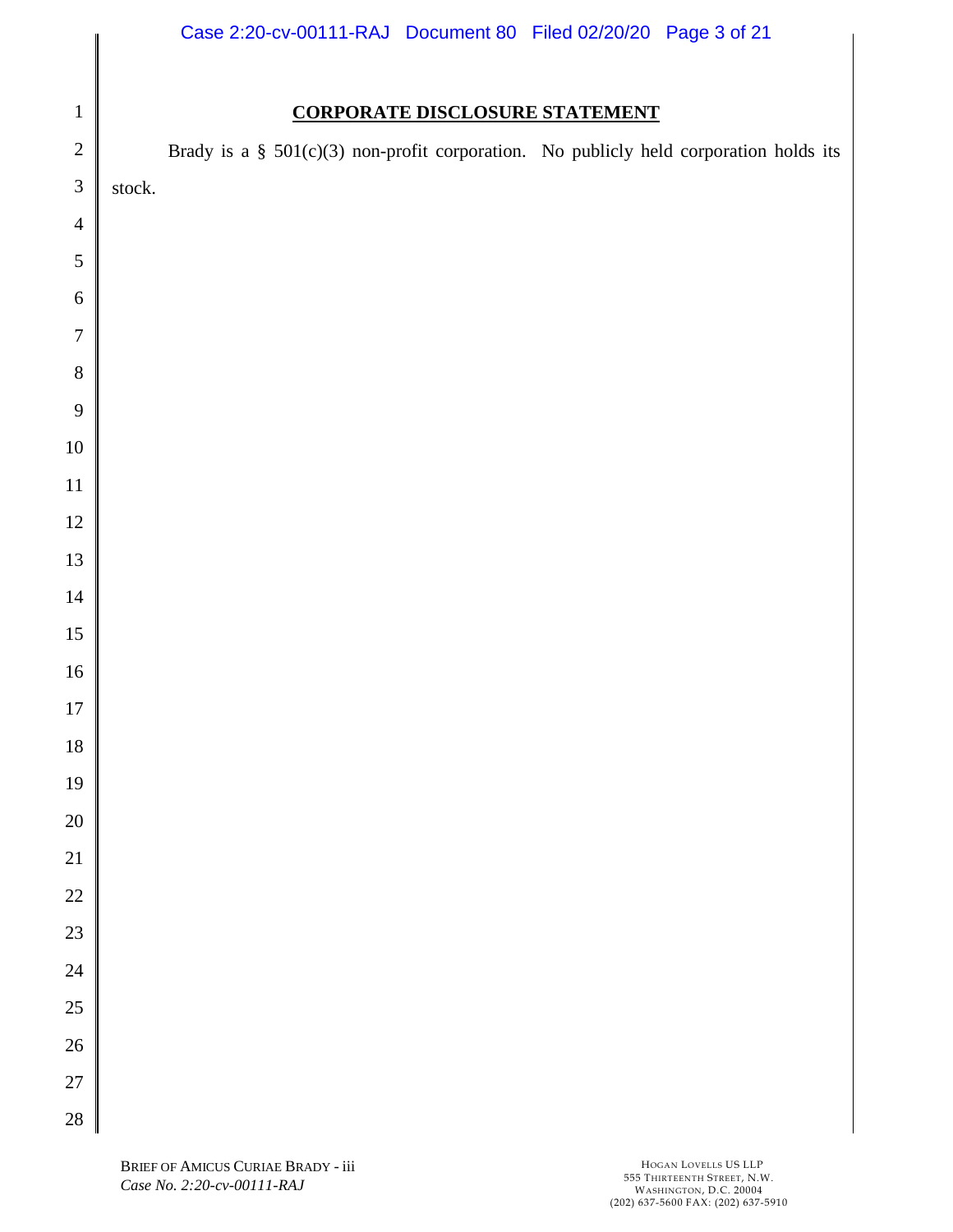# **TABLE OF CONTENTS**

# **Page**

| 3              |      | Page                                                                                                                                       |  |  |  |
|----------------|------|--------------------------------------------------------------------------------------------------------------------------------------------|--|--|--|
| $\overline{4}$ |      |                                                                                                                                            |  |  |  |
| 5              |      |                                                                                                                                            |  |  |  |
| 6              |      |                                                                                                                                            |  |  |  |
| $\overline{7}$ |      |                                                                                                                                            |  |  |  |
| 8              |      |                                                                                                                                            |  |  |  |
| 9<br>10        | I.   | The Commerce Department Rule to be Codified at 15 C.F.R. § 734.7(c) Is Not a                                                               |  |  |  |
| 11<br>12       | Π.   | Brady Did Not Have Adequate An Adequate Opportunity to Comment on the<br>Commerce Department Rule to be Codified at 15 C.F.R. § 734.7(c)11 |  |  |  |
| 13             | III. | The State and Commerce Departments' Failure to Comply with the APA's                                                                       |  |  |  |
| 14             |      |                                                                                                                                            |  |  |  |
| 15             |      |                                                                                                                                            |  |  |  |
| 16<br>17       |      |                                                                                                                                            |  |  |  |
| 18             |      |                                                                                                                                            |  |  |  |
| 19             |      |                                                                                                                                            |  |  |  |
| 20             |      |                                                                                                                                            |  |  |  |
| 21             |      |                                                                                                                                            |  |  |  |
| 22             |      |                                                                                                                                            |  |  |  |
| 23             |      |                                                                                                                                            |  |  |  |
| 24             |      |                                                                                                                                            |  |  |  |
| 25             |      |                                                                                                                                            |  |  |  |
| 26             |      |                                                                                                                                            |  |  |  |
| 27             |      |                                                                                                                                            |  |  |  |
| 28             |      |                                                                                                                                            |  |  |  |

1

2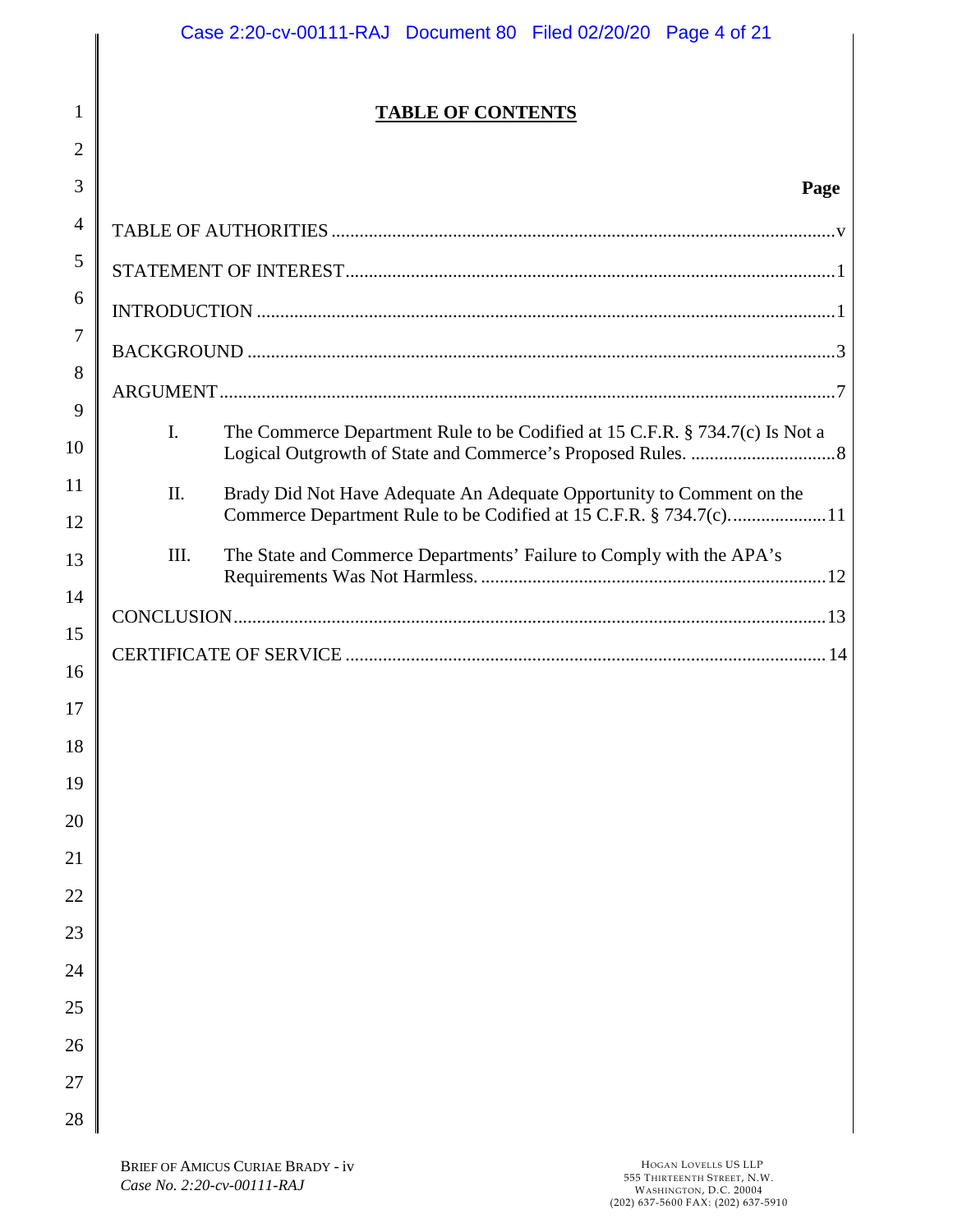# **TABLE OF AUTHORITIES**

# **CASES:**

1

2

3

| $\overline{4}$ | Alameda Health Sys. v. Ctrs. for Medicare & Medicaid Servs.,            |
|----------------|-------------------------------------------------------------------------|
| 5              |                                                                         |
| 6              | Am. Water Works Assoc. v. EPA,                                          |
| $\overline{7}$ | California v. Azar,                                                     |
| 8              |                                                                         |
| 9              | Citizens for Better Forestry v. U.S. Dep't of Agric.,                   |
| 10             |                                                                         |
| 11             | Cty. of Del Norte v. United States,                                     |
| 12             | Defense Distributed v. U.S. Dep't of State,                             |
| 13             |                                                                         |
| 14             | Empire Health Found. for Valley Hosp. Med. Ctr. v. Price,               |
|                |                                                                         |
| 15             | Envtl. Def. Center, Inc. v. U.S. EPA,                                   |
| 16             |                                                                         |
| 17             | Envtl. Integrity Project v. EPA,                                        |
| 18             |                                                                         |
| 19             | Foss v. Nat'l Marine Fisheries Serv.,                                   |
|                |                                                                         |
| 20             | Int'l Union, United Mine Workers of Am. v. Mine Safety & Health Admin., |
| 21             |                                                                         |
| 22             | Nat. Res. Def. Council v. EPA,                                          |
| 23             |                                                                         |
| 24             | Nat'l Ass'n of Home Builders v. Defs. of Wildlife,                      |
| 25             |                                                                         |
| 26             | Paulsen v. Daniels,                                                     |
| 27             | Rybachek v. U.S. EPA,                                                   |
| 28             |                                                                         |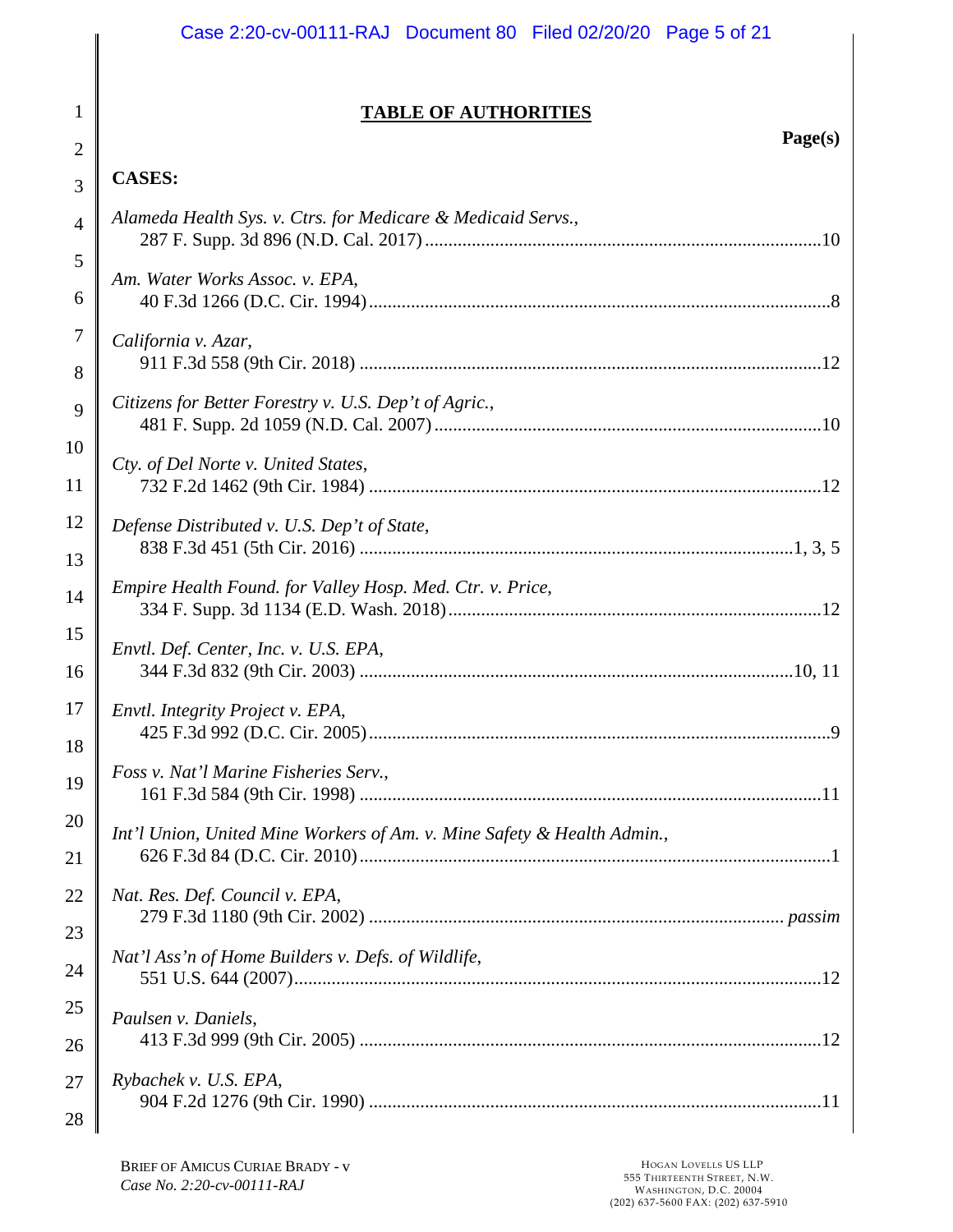# Case 2:20-cv-00111-RAJ Document 80 Filed 02/20/20 Page 6 of 21

| 1              | Sagebrush Rebellion, Inc. v. Hodel,                                           |
|----------------|-------------------------------------------------------------------------------|
| $\overline{2}$ | Washington v. U.S. Dep't of State,                                            |
| 3              |                                                                               |
| $\overline{4}$ | <b>STATUTES:</b>                                                              |
| 5              |                                                                               |
| 6              |                                                                               |
| 7              |                                                                               |
| 8              |                                                                               |
| 9              |                                                                               |
| 10             |                                                                               |
| 11             |                                                                               |
| 12             |                                                                               |
| 13             | <b>REGULATIONS:</b>                                                           |
| 14             |                                                                               |
| 15             |                                                                               |
| 16<br>17       |                                                                               |
| 18             |                                                                               |
| 19             |                                                                               |
| 20             |                                                                               |
| 21             |                                                                               |
| 22             |                                                                               |
| 23             |                                                                               |
| 24             | Administration of Reformed Export Controls, Exec. Order No. 13,637, § 1(n), 3 |
| 25             |                                                                               |
| 26             | Control of Firearms, Guns, Ammunition and Related Articles the President      |
| 27             | Determines No Longer Warrant Control Under the United States Munitions        |
| 28             |                                                                               |

║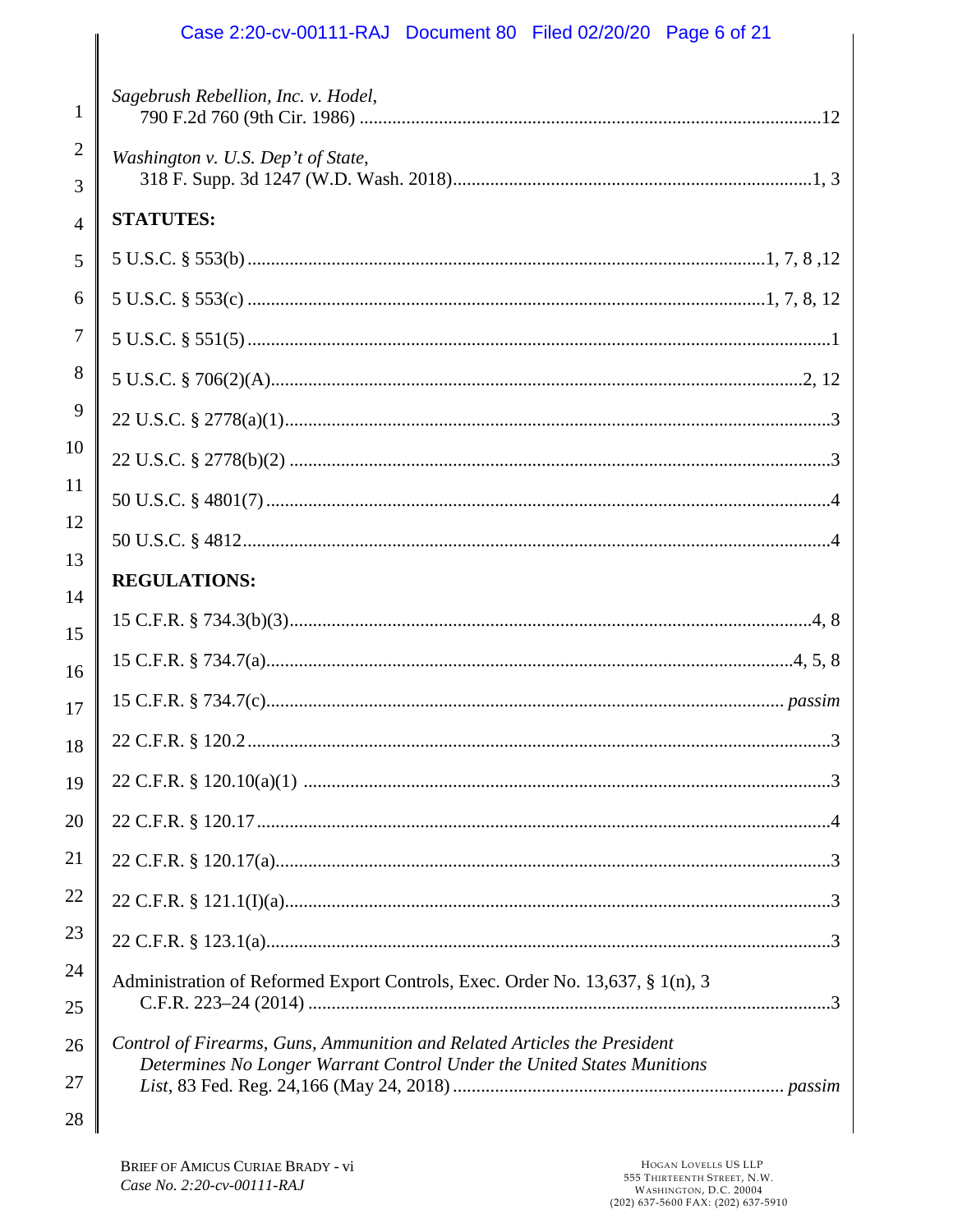# Case 2:20-cv-00111-RAJ Document 80 Filed 02/20/20 Page 7 of 21

| $\mathbf{1}$<br>$\overline{2}$ | Control of Firearms, Guns, Ammunition and Related Articles the President<br>Determines No Longer Warrant Control Under the United States Munitions |
|--------------------------------|----------------------------------------------------------------------------------------------------------------------------------------------------|
| 3                              | International Traffic In Arms Regulations: U.S. Munitions List Categories I, II,                                                                   |
| $\overline{4}$                 | International Traffic In Arms Regulations: U.S. Munitions List Categories I, II,                                                                   |
| 5                              |                                                                                                                                                    |
| 6                              |                                                                                                                                                    |
| $\tau$                         |                                                                                                                                                    |
| 8                              |                                                                                                                                                    |
| 9                              |                                                                                                                                                    |
| 10                             |                                                                                                                                                    |
| 11                             |                                                                                                                                                    |
| 12                             |                                                                                                                                                    |
| 13                             |                                                                                                                                                    |
| 14                             |                                                                                                                                                    |
| 15                             |                                                                                                                                                    |
| 16                             |                                                                                                                                                    |
| 17                             |                                                                                                                                                    |
| 18                             |                                                                                                                                                    |
| 19                             |                                                                                                                                                    |
| 20                             |                                                                                                                                                    |
| 21                             |                                                                                                                                                    |
| $22\,$                         |                                                                                                                                                    |
| 23                             |                                                                                                                                                    |
| 24                             |                                                                                                                                                    |
| 25                             |                                                                                                                                                    |
| 26                             |                                                                                                                                                    |
| $27\,$                         |                                                                                                                                                    |
| 28                             |                                                                                                                                                    |

 $\parallel$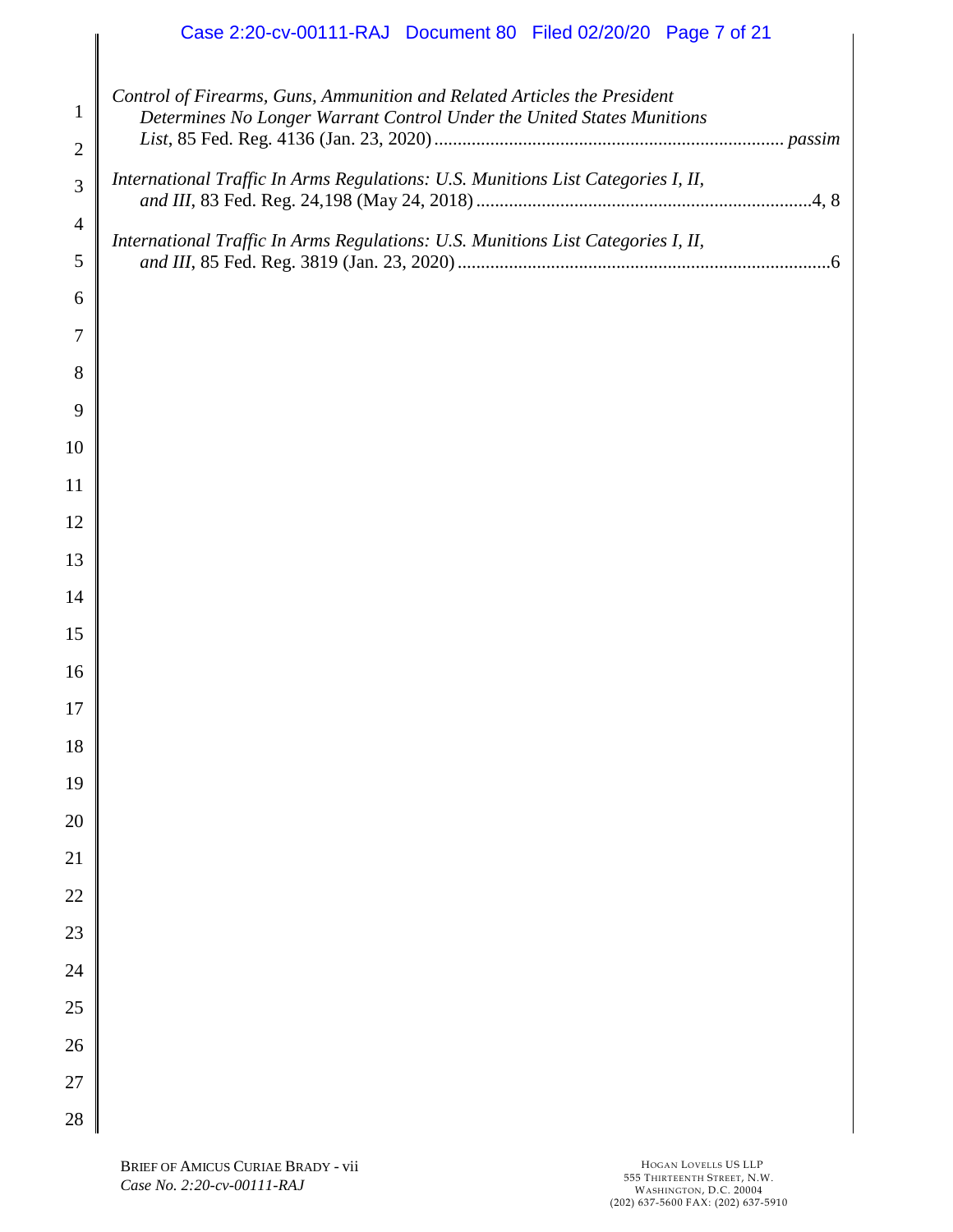1

## <span id="page-7-0"></span>**STATEMENT OF INTEREST**

2 3 4 5 6 7 8 9 10 11 12 13 Brady is a non-profit organization dedicated to reducing gun violence through education, research, and legal advocacy. Its membership includes individuals who are concerned with, and affected by, public health and safety issues stemming from gun violence. Brady has a substantial interest in ensuring that state and federal laws are not interpreted or applied in a way that would jeopardize the public's interest in protecting individuals, families, and communities from the effects of gun violence. Brady submitted comments on the rules that are at the center of this litigation. *See* Ex. 2 (Brady Comments on the Proposed Rules). Brady has also filed numerous briefs as *amicus curiae* in cases involving the constitutionality and interpretation of gun laws, including in *Washington v. U.S. Dep't of State*, 318 F. Supp. 3d 1247 (W.D. Wash. 2018), and *Defense Distributed v. U.S. Dep't of State*, 838 F.3d 451 (5th Cir. 2016). Brady submits this brief in support Plaintiffs' position that Defendants failed to provide adequate notice and opportunity to comment on the State and Commerce Departments Final Rules.

<span id="page-7-5"></span><span id="page-7-2"></span>14

## <span id="page-7-6"></span><span id="page-7-4"></span><span id="page-7-3"></span><span id="page-7-1"></span>**INTRODUCTION**

15 16 17 18 19 20 21 22 The Administrative Procedure Act requires an agency to notify the public of—and provide the public with an opportunity to comment on—the agency's intention to change an existing regulation or to promulgate a new regulation. *See* 5 U.S.C. §§ 553(b), 553(c), 551(5). Adequate notice "is crucial to 'ensure that agency regulations are tested via exposure to diverse public comment," "to ensure fairness to affected parties," and "to give affected parties an opportunity to develop evidence in the record to support their objections to the rule and thereby enhance the quality of judicial review." *Int'l Union, United Mine Workers of Am. v. Mine Safety & Health Admin.*, 626 F.3d 84, 95 (D.C. Cir. 2010) (citation omitted).

23 24 25 26 27 28 The Ninth Circuit has held that when a court considers whether an agency has satisfied the notice requirement of the APA, the "essential inquiry focuses on whether interested parties reasonably could have anticipated the final rulemaking from the draft [proposal]." *Nat. Res. Def. Council v. EPA*, 279 F.3d 1180, 1186 (9th Cir. 2002). Thus, for example, where an agency "embrace[s] an entirely different standard" in the final rule than the standard that was proposed, the reviewing court should hold the agency's actions in promulgating the final rule unlawful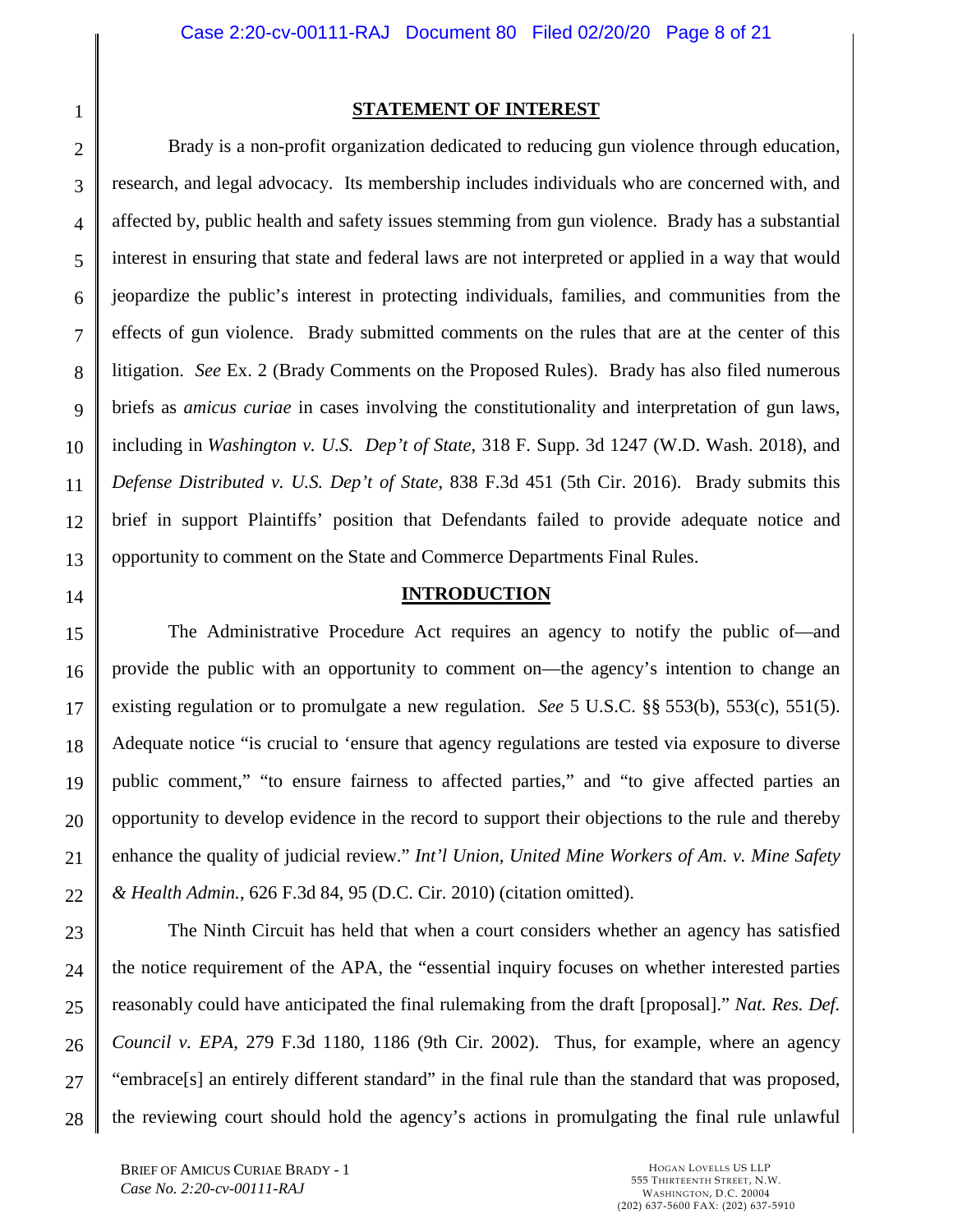## Case 2:20-cv-00111-RAJ Document 80 Filed 02/20/20 Page 9 of 21

1 2 because the agency has failed to afford interested parties the opportunity to comment on whether the change in the permit "conformed to the substantive requirements" of the law. *Id.* at 1189.

3 4 5 6 7 8 9 10 11 That is precisely what happened here. The State and Commerce Departments have promulgated rules that will de-regulate the technical information—that is, the computer files necessary to manufacture 3D printed guns. The agencies rules will accomplish this change by transferring the responsibility to regulate technical information related to 3D printed guns from the State Department to the Commerce Department. Brady was able to glean that much from the notices of proposed rulemaking. But what Brady did not know—and could not have discovered by examining the proposed rules—was the agencies' intent to construct an entirely new standard to regulate the export of the technical information necessary to manufacture 3D printed guns: the new provision to be codified at 15 C.F.R. § 734.7(c).

<span id="page-8-0"></span>12 13 14 15 16 17 18 19 20 21 22 23 In its notice of final rulemaking, the Commerce Department announced—for the first time—that it will retain jurisdiction over files "for the production of a firearm, or firearm frame or receiver" that are "made available by posting on the internet in electronic format" and are "ready for insertion" into a computer or other machine that "makes use" of the files "to produce the firearm frame or receiver or complete firearm." *Control of Firearms, Guns, Ammunition and Related Articles the President Determines No Longer Warrant Control Under the United States Munitions List*, 85 Fed. Reg. 4136, 4172–73 (Jan. 23, 2020) (setting out the new Commerce rule to be codified at 15 C.F.R. § 734.7(c)). Neither the text nor the substance of that provision were in the notices of proposed rulemaking. The topic of that provision—the computer files necessary to manufacture 3D printed guns—does not appear in the notices of proposed rulemaking either. Yet, the Commerce's inclusion of this new provision in the final rule will work a substantial change in the regulatory regime that governs the online distribution of 3D printed guns.

24 25 26 27 In promulgating this new rule, the State and Commerce Departments denied Brady—and other interested members of the public—the opportunity to comment on the new provision. "A decision made without adequate notice and comment is arbitrary or an abuse of discretion" as a matter of law. *Nat. Res. Def. Council*, 279 F.3d at 1186 (citing 5 U.S.C. § 706(2)(A)).

28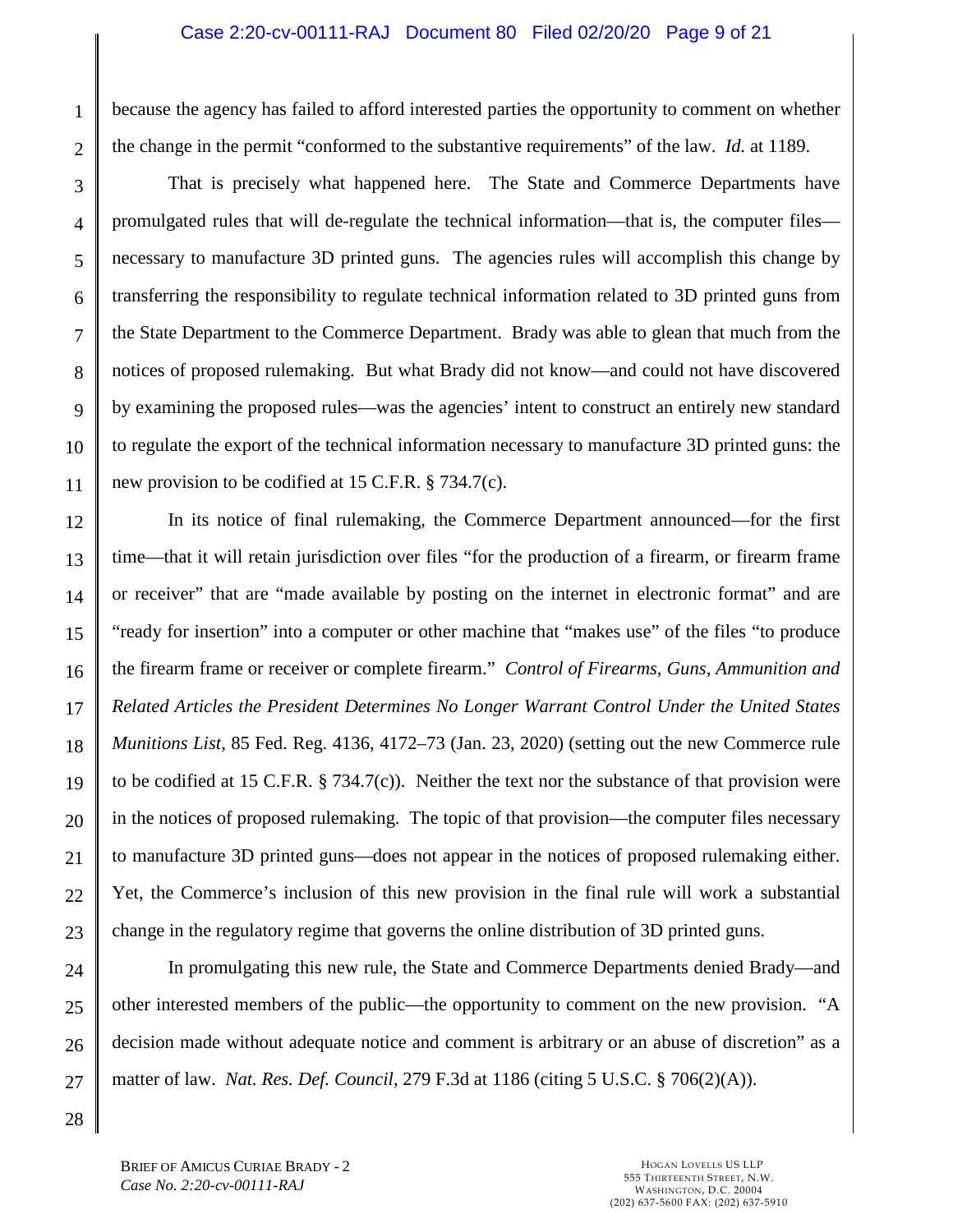1

## <span id="page-9-8"></span><span id="page-9-5"></span><span id="page-9-3"></span><span id="page-9-0"></span>**BACKGROUND**

2 3 4 5 6 7 8 9 10 11 12 13 14 15 16 17 18 1. The statutory and regulatory path through which the State Department currently regulates the technical information necessary to manufacture 3D printed guns begins with the Arms Export Control Act. There, Congress authorized the President, "[i]n furtherance of world peace and the security and foreign policy of the United States," to "control the . . . export of defense articles and defense services." 22 U.S.C. § 2778(a)(1). The President has delegated that authority to the State Department. *See* Administration of Reformed Export Controls, Exec. Order No. 13,637, § 1(n), 3 C.F.R. 223–24 (2014). And, exercising that authority, the State Department has promulgated the International Traffic in Arms Regulations. *See* 22 C.F.R. §§ 120–130. Consistent with the Act, *see* 22 U.S.C. § 2778(a)(1), the State Department's regulations create a list—called the "United States Munitions List"—of materials that constitute "defense articles and defense services." *See* 22 C.F.R. §§ 120.2, 121. The State Department's regulations also provide that all firearms up to .50 caliber, and all "technical data" directly related to such firearms—that is, "[i]nformation . . . which is required for the ... production ... of defense articles," *id.*. §  $120.10(a)(1)$ —are a part of the Munitions List. *See id.* § 121.1(I)(a). Persons who want to "export" items on the Munitions List—that is, "transfer[]" or "release[]" technical data to a foreign person, *id.* § 120.17(a)—must first obtain a license from the State Department. *See* 22 U.S.C. § 2778(b)(2), 22 C.F.R. § 123.1(a).

<span id="page-9-7"></span><span id="page-9-6"></span><span id="page-9-4"></span><span id="page-9-2"></span><span id="page-9-1"></span>19 20 21 22 23 24 25 26 27 28 Under the current regulatory regime, the State Department has the power to prevent a person from uploading the technical information necessary to manufacture 3D printed guns to the Internet because federal law requires a person to obtain a license from the State Department before exporting items on the United States Munitions List. *See Defense Distributed*, 838 F.3d at 456; *Washington*, 318 F. Supp. at 1262 (citing 22 C.F.R. §§ 120.10, 120.11). That is, as noted above, persons who want to export items on the United States Munitions List must first obtain a license from the State Department to do so. *See* 22 U.S.C. § 2778(b)(2), 22 C.F.R. § 123.1(a). The computer files that are needed to produce a 3D printed gun are "technical data" directly related to firearms, 22 C.F.R. § 120.10(a)(1), and as a result, are included in the United States Munitions List. *See id.* § 121.1(I)(a). And posting computer files that are needed to produce a

BRIEF OF AMICUS CURIAE BRADY - 3 *Case No. 2:20-cv-00111-RAJ*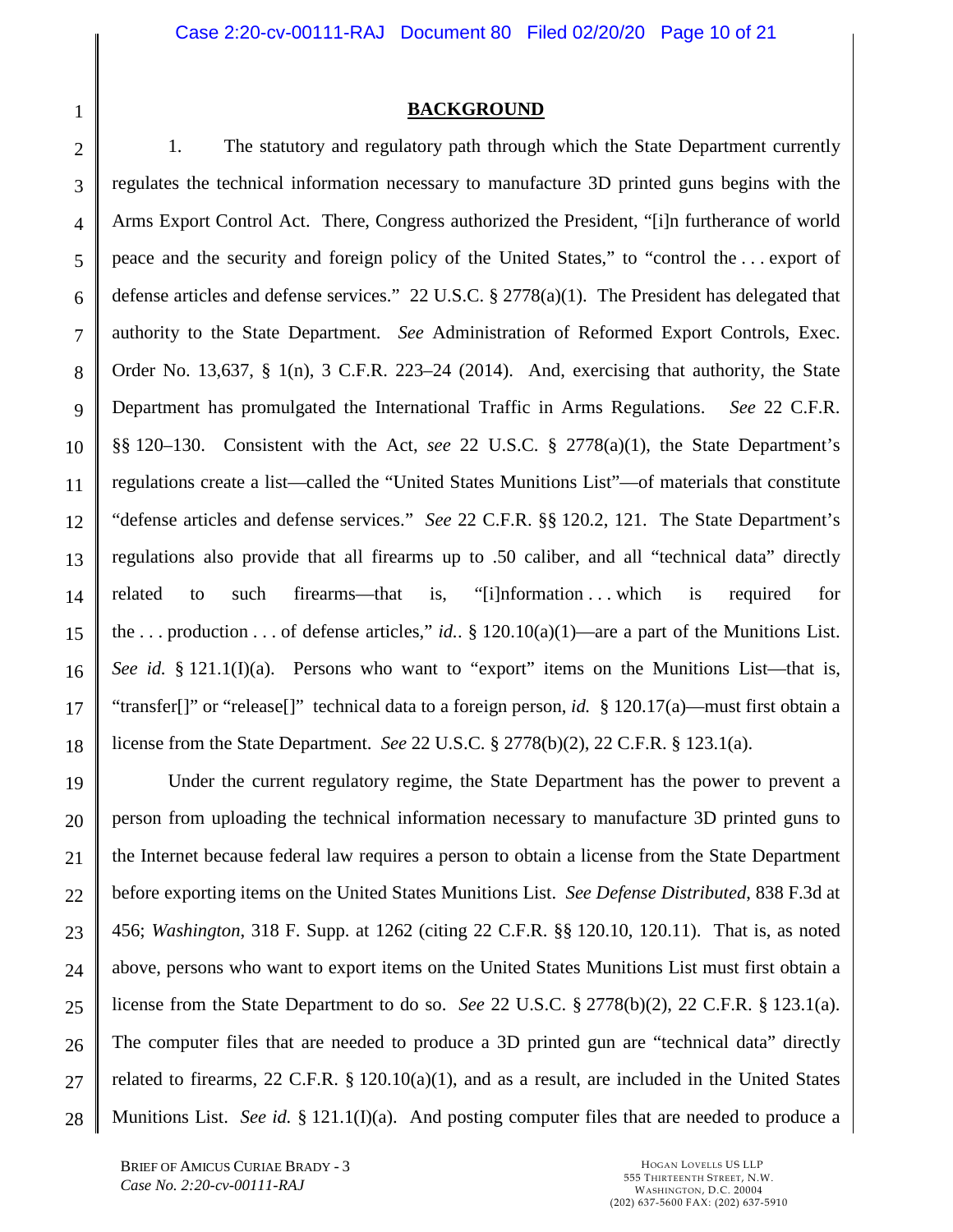1 2 3D printed gun on the Internet, where that information can be accessed by foreign nationals, is an "export" of that information. *See id.* § 120.17.

3 4 5 6 7 8 9 2. In 2018, the State Department and the Commerce Department each published a notice of proposed rulemaking announcing the federal government's intent to make substantial changes to the regulatory regime that governs the export of firearms. *See Control of Firearms, Guns, Ammunition and Related Articles the President Determines No Longer Warrant Control Under the United States Munitions List*, 83 Fed. Reg. 24,166 (May 24, 2018) (Commerce Proposed Rule); *International Traffic In Arms Regulations: U.S. Munitions List Categories I, II, and III*, 83 Fed. Reg. 24,198 (May 24, 2018) (State Proposed Rule).

<span id="page-10-2"></span>10 11 12 13 14 15 16 17 18 The proposed rules silently announced the government's intent to divest itself of the power to prevent the widespread dissemination of the technical information necessary to manufacture 3D printed guns. In particular, State proposed removing all non-automatic firearms up to .50 caliber and related technical information—including the computer files needed to manufacture a 3D printed gun—from the United States Munitions List. *See* State Proposed Rule, 83 Fed. Reg. 24,198. In making that change, State disclaims its authority to regulate the export of such computer files. And if State no longer has that authority, then the agency will no longer be able to stop a person from uploading the computer files necessary to manufacture 3-D printed guns a person to the Internet.

19 20 21 22 23 24 25 26 Commerce's proposed rule purported to solve that problem by providing that items removed from the Munitions List would instead be regulated by Commerce under the Export Control Reform Act and Commerce's Export Administration Regulations. *See* Commerce Proposed Rule, 83 Fed. Reg. 24,166. The Export Control Reform Act authorizes Commerce to regulate the export of certain controlled commodities, software, and technology. *See* 50 U.S.C. §§ 4801(7), 4812. But Commerce's proposed rule cannot not fill the regulatory void created by State's proposed rule because the Commerce's authority under the Export Control Reform Act is limited in a way that the State's authority under the Arms Export Control Act is not.

27 28 Under the Export Control Reform Act, Commerce lacks jurisdiction to regulate the export of "published" technology or software. *See* 15 C.F.R. §§ 734.3(b)(3), 734.7(a). And

<span id="page-10-1"></span><span id="page-10-0"></span>BRIEF OF AMICUS CURIAE BRADY - 4 *Case No. 2:20-cv-00111-RAJ*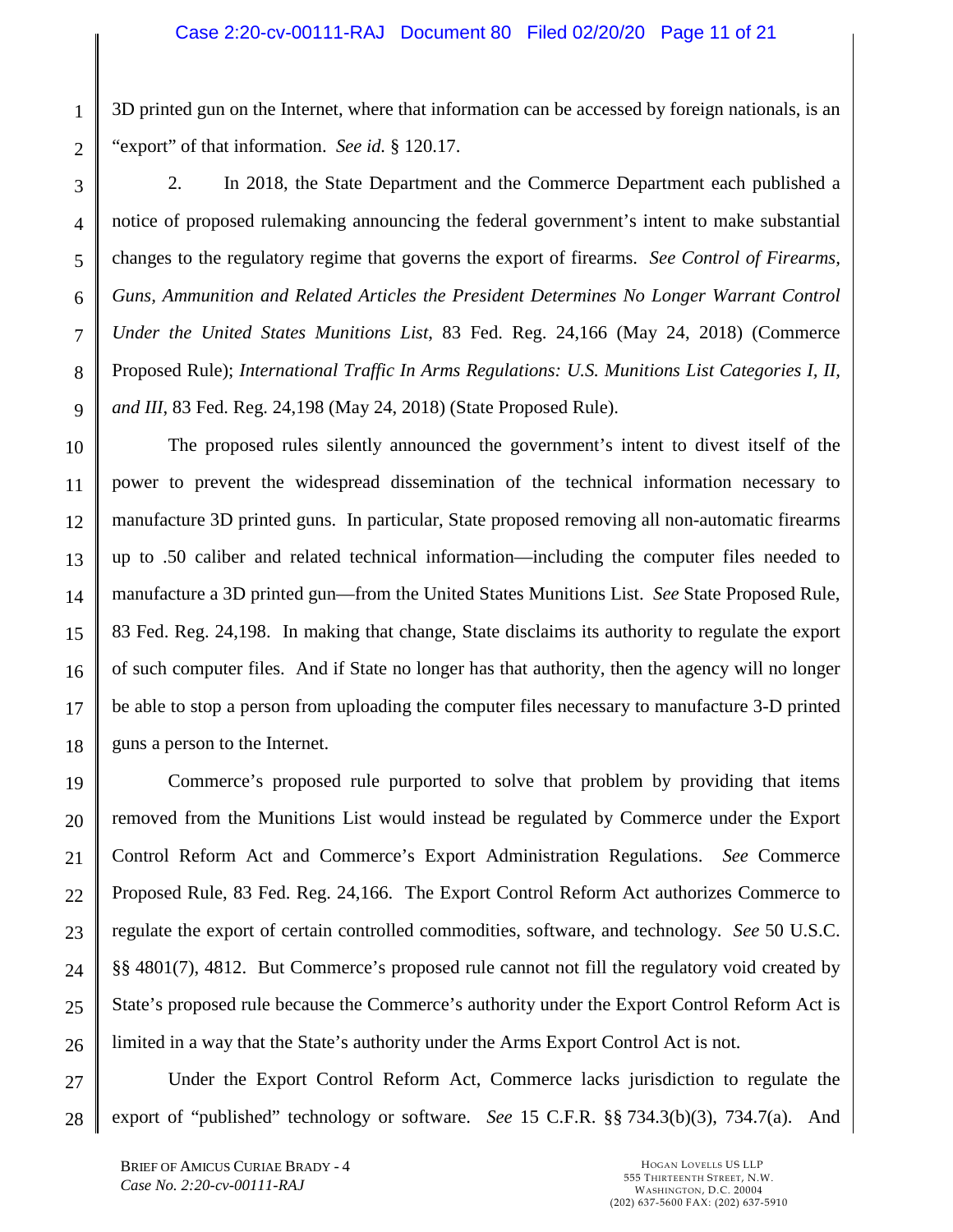## Case 2:20-cv-00111-RAJ Document 80 Filed 02/20/20 Page 12 of 21

1 2 3 4 5 6 7 Commerce's regulations define "published" technology or software as technology or software that "has been made available to the public without restrictions upon its further dissemination." *Id.* § 734.7(a). So where the Arms Export Control Act and State's regulations empower the State Department to prevent a person from posting computer files that are needed to produce a 3D printed gun on the Internet, the Export Control Reform Act and Export Administration Regulations would render the Commerce Department powerless to prevent a person from sharing computer files that are needed to produce a 3D printed gun.

8 9 10 11 12 13 14 15 16 17 18 19 3. Brady spotted this "significant loophole." Ex. 2 at 8. In Brady's comments on the proposed rules, Brady noted that "if jurisdiction over technical data related to the design, production or use of semi-automatic or military-style firearms transfers to [Commerce], there would no longer be any controls on companies or individuals releasing such sensitive information into the public domain." *Id.* As Brady explained, "[i]t has been [State's] long standing practice to require prior authorization for any public release of . . . controlled technical data, source code or software (e.g., posting controlled technical data on a public website)," but Commerce "takes a less stringent approach to publicly available information, removing . . . controls once the items are made public (or intended to be made public) without requiring prior authorization." *Id*. Thus, Brady warned that "if a gun manufacturer posts a firearm's operation and maintenance manual on the Internet" then the "information included in that published manual would no longer be . . . subject to export controls." *Id.*

20 21 22 23 24 25 26 27 28 Brady also warned that the loophole would result in the proliferation of 3-D printed guns. As Brady pointed out, "the Fifth Circuit ordered manufacturer Defense Distributed to remove 3- D printing instructions from the Internet after the State Department charged the company with violating the [State Department Regulations]." *Id*. (citing *Defense Distributed*, 838 F.3d at 451– 76). "In contrast, under the proposed rules, such manufacturers would be able to freely release 3-D printing instructions and code into the public domain (and thereby enable the private production of firearms overseas and in the United States), as the [Commerce Regulations] permit publication of source code and technology (except encryption source code and technology) without authorization from [the Commerce Department]." *Id*.

BRIEF OF AMICUS CURIAE BRADY - 5 *Case No. 2:20-cv-00111-RAJ*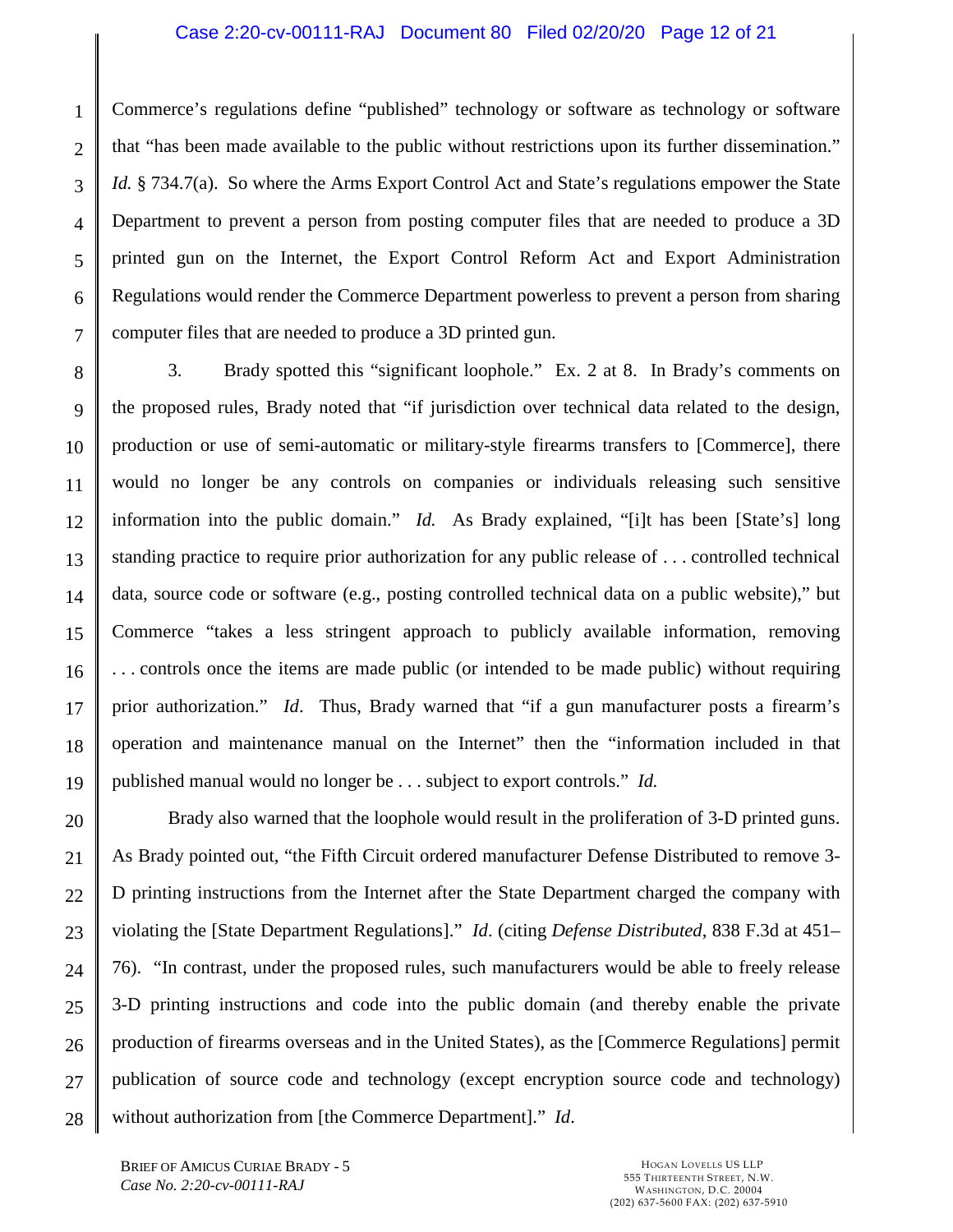#### <span id="page-12-0"></span>Case 2:20-cv-00111-RAJ Document 80 Filed 02/20/20 Page 13 of 21

1 2 3 4 5 6 4. Last month, the State and Commerce Departments promulgated their Final Rules without closing this loophole. *See Control of Firearms, Guns, Ammunition and Related Articles the President Determines No Longer Warrant Control Under the United States Munitions List*, 85 Fed. Reg. 4136 (Jan. 23, 2020) (Commerce Final Rule); *International Traffic In Arms Regulations: U.S. Munitions List Categories I, II, and III*, 85 Fed. Reg. 3819 (Jan. 23, 2020) (State Final Rule).

7 8 9 10 11 12 13 14 15 16 17 18 Instead, the agencies created an entirely different kind of loophole. State's final rule confirmed its decision to remove non-automatic firearms and related technical information including the computer files need to manufacture a 3D printed gun—from the Munitions List. *See* State Final Rule, 85 Fed. Reg. 3819, 3823. But Commerce's final rule included a new provision that did not appear in the Proposed Rules. *See* Commerce Final Rule, 85 Fed. Reg. at 4162. Under that new provision, which will be codified at 15 C.F.R. § 734.7(c), notwithstanding the ordinary exception from jurisdiction for "published" items, Commerce explained that it will retain jurisdiction over files "for the production of a firearm, or firearm frame or receiver" that are "made available by posting on the internet in electronic format" and are "ready for insertion" into a computer or other machine that "makes use" of the files "to produce the firearm frame or receiver or complete firearm." *See* Commerce Final Rule, 85 Fed. Reg. at 4172–73 (setting out the new rule to be codified at 15 C.F.R.  $\S$  734.7(c)).

19 20 21 22 23 24 25 26 27 28 Section 734.7(c) creates a regulatory regime that differs substantially from the one currently in effect. First, the new regulations differ from the existing regulations because the Final Rules authorize—where current regulations would prohibit—the distribution of the technical information necessary for manufacturing 3D printed guns by any means other than "posting on the internet." So under the Final Rules, a person could transfer the technical information necessary to manufacture 3-D printed guns to a foreign national through an email, an AirDrop, or a USB drive. Second, the new regulations also differ from the existing regulations because the Final Rules authorize—where existing regulations would prohibit—the distribution of the technical information necessary for manufacturing 3D printed guns in any format that is not readable by a 3D printer. So under the Final Rules, a person could distribute the technical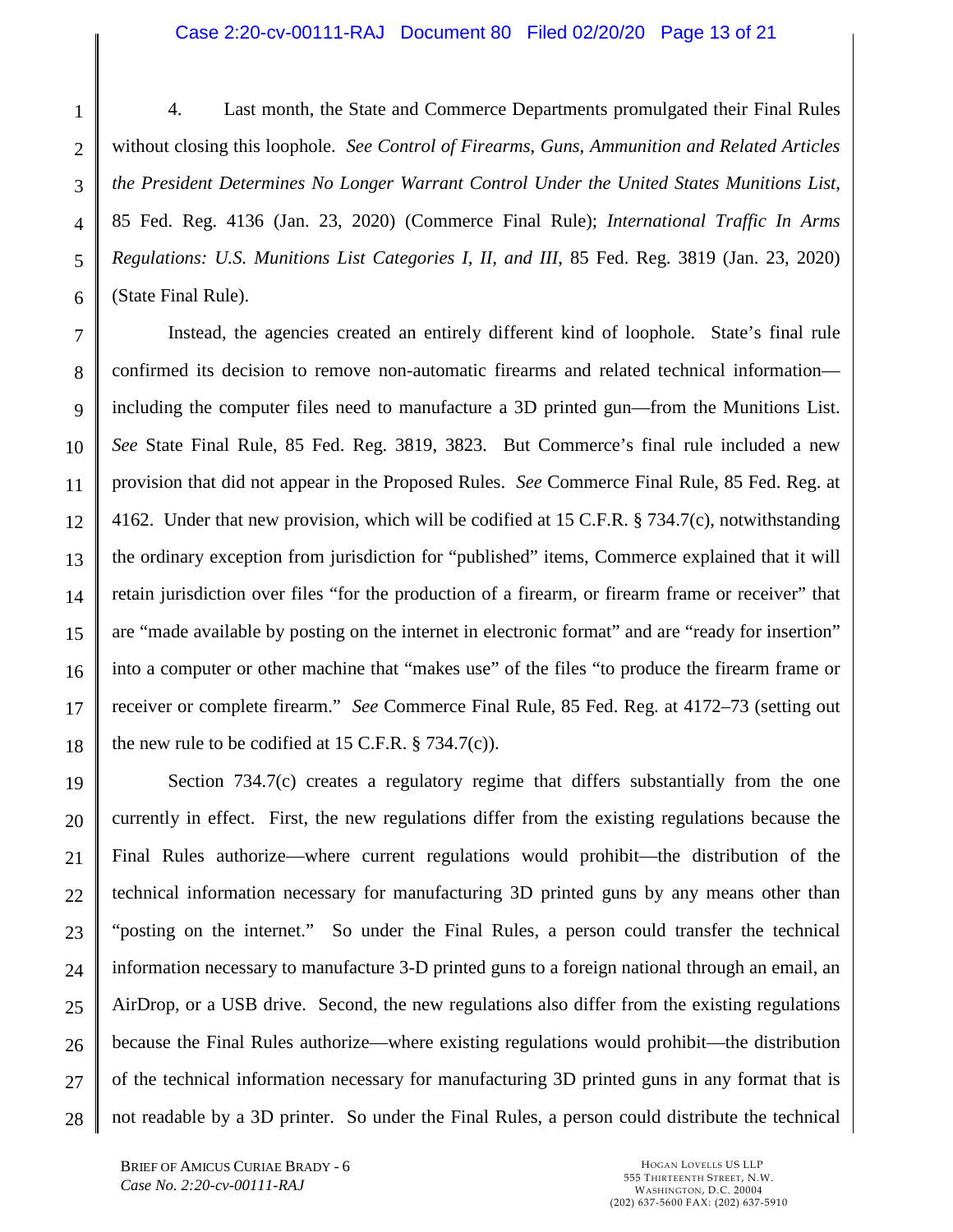## Case 2:20-cv-00111-RAJ Document 80 Filed 02/20/20 Page 14 of 21

1 2 3 4 5 6 7 information necessary for manufacturing 3D printed guns in any computer language that is not readable by a 3D printer, but could easily become so. And third, the new regulations differ from the existing regulations because the Final Rules authorize—where existing regulations would prohibit—the distribution of the technical information necessary for manufacturing components of a 3D printed gun other than the firearm frame or receiver. So under the Final Rules, a person could distribute the technical information necessary for manufacturing the barrel of or magazine for a 3D printed gun.

8 9 10 11 12 13 14 15 16 Section 734.7(c) also represents a substantial departure from the State and Commerce Department's proposed rules. First, neither the substance nor the text of Section 734.7(c) appears in State and Commerce's notices of proposed rulemaking. And second, neither State's nor the Commerce's notice of proposed rulemaking mention 3D printed guns at all. Thus, although the Final Rules are similar to the Proposed Rules in that they create a new regulatory regime under which the federal government will lack the power to prevent the widespread dissemination of the technical information necessary to manufacture 3D printed guns, the new provision in the Commerce Final Rule still differs substantially from what the State and Commerce Departments proposed.

17 18 19 20 21 22 23 5. If Brady had been given the opportunity to comment on the new Section 734.7(c), it would have done so. *See generally* Ex. 1 (Decl. of Kelly Sampson). As noted above, Brady commented on the proposed rules' applicability to 3D printed guns. Brady was attentive to and interested in this issue. And if the State and Commerce Departments had given Brady the opportunity to comment on Section  $734.7(c)$ , Brady would have opined on whether the regulation of 3D printed guns through an exception to the Commerce Department's existing regulations would conform to the substantive requirements of the law.

24

## <span id="page-13-0"></span>**ARGUMENT**

25 26 27 28 The State Department and the Commerce Department violated the APA in promulgating the Final Rules at issue here. The APA requires administrative agencies like the State and Commerce Departments to provide an opportunity for notice and comment for its proposed regulations and rules. *See* 5 U.S.C. § 553(b)-(c). Although a final rule need not be the same as a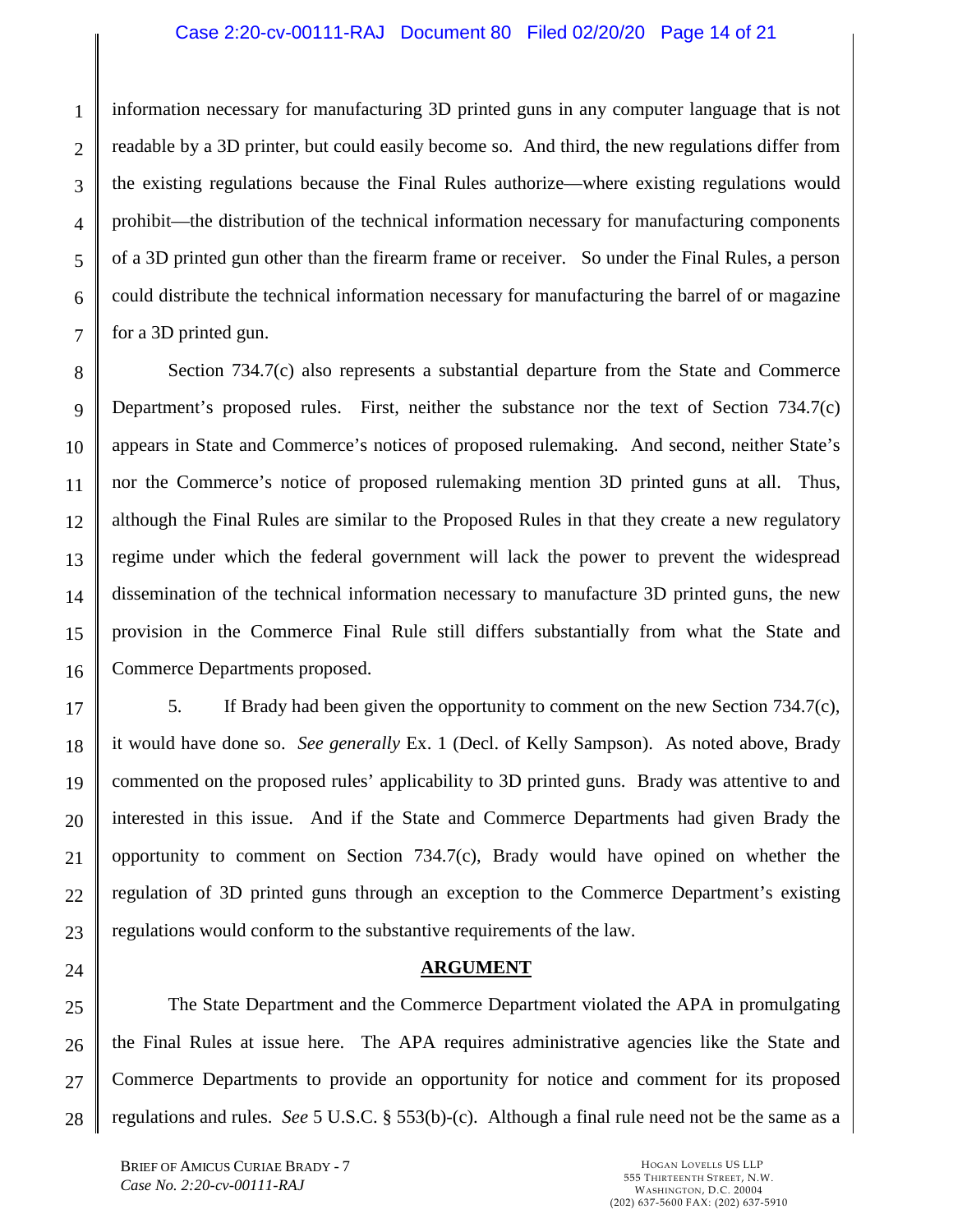## <span id="page-14-1"></span>Case 2:20-cv-00111-RAJ Document 80 Filed 02/20/20 Page 15 of 21

1 2 3 4 5 6 7 proposed rule, it must be a logical outgrowth of the proposed rule *See Nat. Res. Def. Council*, 279 F.3d at 1186, or a second round of comment is required, *see Am. Water Works Assoc. v. EPA*, 40 F.3d 1266, 1274 (D.C. Cir. 1994). Section 734.7(c) is not a logical outgrowth of the proposed rules. Brady did not have an adequate opportunity to comment on this provision. And the State and Commerce Department's failure to comply with the APA's notice requirements was not harmless. Accordingly, the State and Commerce Department's promulgation of that provision violates the APA, and the Court should vacate the final rules.

8

9

<span id="page-14-0"></span>**I. The Commerce Department Rule to be Codified at 15 C.F.R. § 734.7(c) Is Not a Logical Outgrowth of State and Commerce's Proposed Rules.** 

10 11 12 13 14 15 16 1. The APA requires agencies to provide notice of the "terms or substance" of proposed regulations and to provide an opportunity for the public to comment on its proposals. 5 U.S.C. § 553(b), (c). While a final rule need not be "identical" to the proposed rule, "a final rule which departs from the proposed rule must be a logical outgrowth of the proposed rule." *Nat. Res. Def. Council*, 279 F.3d at 1186 (citation omitted). Thus, where an agency "embrace[s] an entirely different standard" in the final rule than the one that was proposed, the reviewing court should hold the agency's actions in promulgating the final rule unlawful. *Id.* at 1189.

17 18 19 20 21 22 23 24 25 26 27 28 Here, the State and Commerce Department's notices of proposed rulemaking tacitly indicated that the federal government would divest itself of the power to prevent the widespread dissemination of the technical information necessary to manufacture 3D printed guns. In particular, State proposed removing certain non-automatic firearms and related technical information—including the computer files needed to manufacture a 3D printed gun—from the United States Munitions List. *See* State Proposed Rule, 83 Fed. Reg. 24,198. Commerce's proposed rule purported to solve the problem created by State's proposal to deregulate this group of firearms by regulating the items removed from the Munitions List. *See* Commerce Proposed Rule, 83 Fed. Reg. 24,166. But because the Commerce lacks jurisdiction to regulate the export of "published" technology or software, *see* 15 C.F.R. §§ 734.3(b)(3), 734.7(a), the agencies essentially announced that the federal government would be powerless to prevent the dissemination of the technical information necessary to produce a 3D printed gun.

<span id="page-14-2"></span>BRIEF OF AMICUS CURIAE BRADY - 8 *Case No. 2:20-cv-00111-RAJ*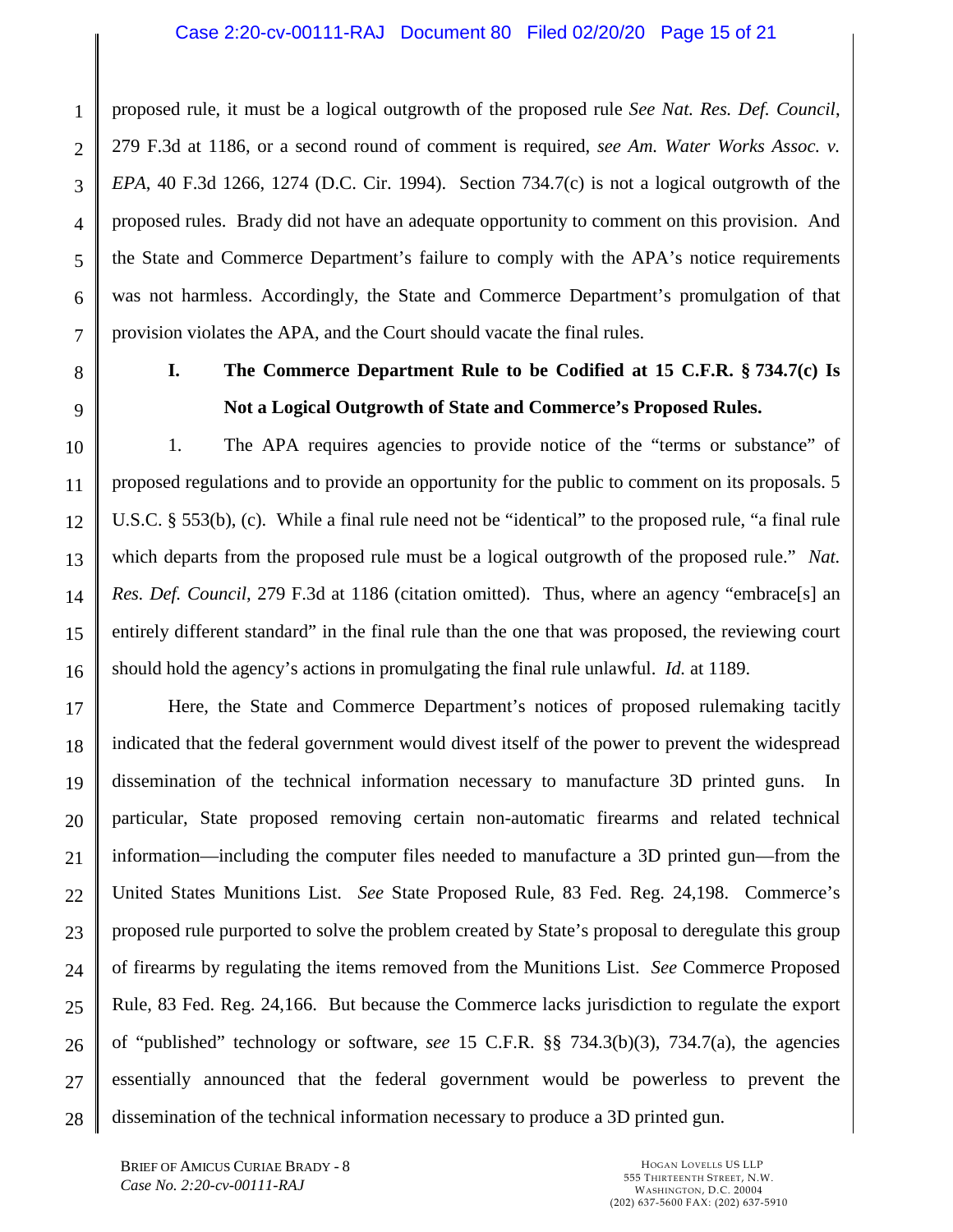### Case 2:20-cv-00111-RAJ Document 80 Filed 02/20/20 Page 16 of 21

1 2 3 4 5 6 7 8 9 10 11 By contrast, the State and Commerce Department's notices of final rulemaking indicated that the federal government would regulate the dissemination of the technical information necessary to manufacture 3D printed guns, albeit ineffectually. In particular, Commerce's final rule contained a provision that appears to have been specifically drafted to address the dissemination of technical information related to 3D printed guns. Under that new provision, which will be codified at 15 C.F.R. § 734.7(c), notwithstanding the ordinary exception from jurisdiction for "published" technology or software, Commerce explained that it will retain jurisdiction over files "for the production of a firearm, or firearm frame or receiver" that are "made available by posting on the internet in electronic format" and are "ready for insertion" into a computer or other machine that "makes use" of the files "to produce the firearm frame or receiver or complete firearm." Commerce Final Rule, 85 Fed. Reg. 4136,4172–73.

12 13 14 15 16 17 18 19 20 21 22 23 24 Thus, prior to the publication of the final rules, the agencies gave no indication that they would develop a specific regulation to address the threat posed by the online dissemination of technical information related to 3D printed guns. Indeed, prior to the publication of the final rules, the agencies had tacitly conveyed that they did not intend to regulate technical information related to 3D printed guns at all. Commerce all but acknowledged the fact that it was flipping the regulatory switch from "off" to "on" when it said in the notice of final rulemaking that "[a]t the time of the proposed rule, [Commerce] believed that its existing framework struck the appropriate approach in providing for national security and foreign policy control of firearms" that would transfer from the Munitions List, but "[s]ince that time, [Commerce] has had considerable time to review the comments related to 3D printing of firearms," and concluded that "the framework of [Commerce] regulations as described in the proposed rule did not adequately address" the issue of "regulating the unlimited access to certain files for the 3D printing of firearms." Commerce Final Rule, 85 Fed. Reg. 4136, 4141–42.

<span id="page-15-0"></span>25 26 27 28 The addition of an entirely new provision is not the sort of deviation from the proposed rule that is allowed under the APA as a logical outgrowth of the proposals on which the public had the opportunity to comment. "Something is not a logical outgrowth of nothing." *Envtl. Integrity Project v. EPA*, 425 F.3d 992, 996 (D.C. Cir. 2005) (citation omitted); *see also, e.g.*,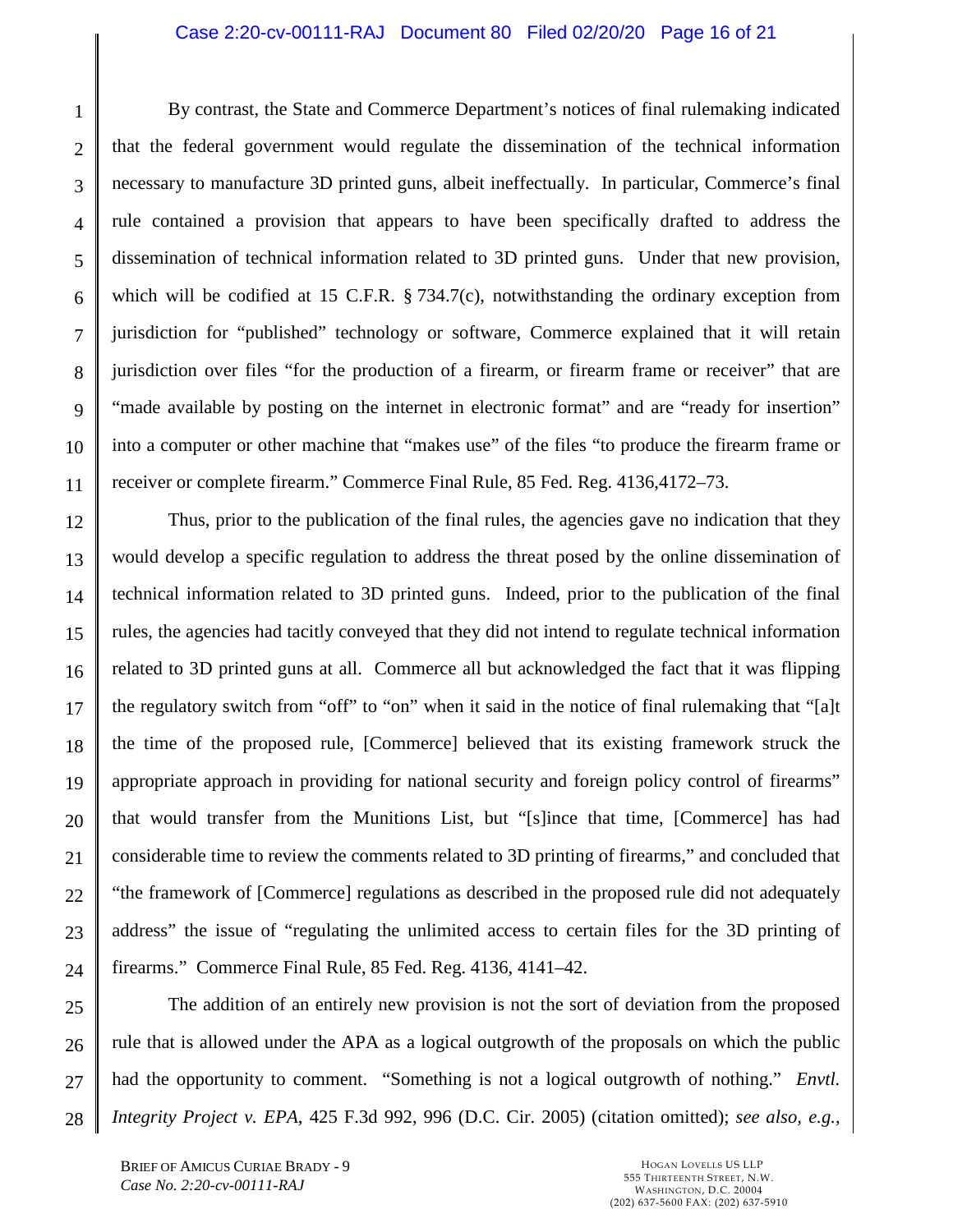## Case 2:20-cv-00111-RAJ Document 80 Filed 02/20/20 Page 17 of 21

<span id="page-16-0"></span>1 2 3 *Alameda Health Sys. v. Ctrs. for Medicare & Medicaid Servs.*, 287 F. Supp. 3d 896, 918 (N.D. Cal. 2017) (final rule was not a logical outgrowth where challenged provision was "not mentioned at all" in the proposed rule).

4 5 6 7 8 9 10 11 12 13 2. The conclusion that the Section 734.7(c) is not a logical outgrowth of the State and Commerce Department's proposed rules is underscored by the record that was before the agency. As the Ninth Circuit has explained, "in determining the adequacy of [an agency's] notice and comment procedure," the "salient question" is "whether interested parties reasonably could have anticipated the final rulemaking from the draft." *Nat. Res. Def. Council*, 279 F.3d at 1187 (internal quotation marks and citation omitted). Put another way, where the final rule's substance is "'not foreshadowed in proposals and comments advanced during the rulemaking,' it will not be considered a 'logical outgrowth' because it may catch interested parties by surprise." *Citizens for Better Forestry v. U.S. Dep't of Agric.*, 481 F. Supp. 2d 1059, 1073 (N.D. Cal. 2007) (quoting *Nat. Res. Def. Council*, 279 F.3d at 1188).

<span id="page-16-1"></span>14 15 16 17 18 19 20 21 22 23 But Commerce does not cite any comments that foreshadowed the agency's adoption of the specific requirements set out in Section 734.7(c). That is, Commerce does not cite any comments showing that the public supported Commerce's decision to "tailor[]" the new Section 734.7(c) so that "only technology or software for the complete firearm, its frame, or its receiver are subject to [Commerce] licensing requirements" 85 Fed. Reg. 4136, 4142. Commerce does not cite any comments to show that the public approved of Commerce's decision to "craft[] its rule to regulate dissemination" in the "electronic format that the internet provides." *Id.* And Commerce does not cite any comments to show how the public was involved in helping the agency "reach[] the conclusion" that "technology and software ready for insertion into an automated manufacturing tool" should be the focus of the rule. *Id*.

<span id="page-16-2"></span>24 25 26 27 28 The agencies' inability to cite comments regarding the new Section 734.7(c) underscores the fact that the State and Commerce Departments "clearly caught [public commenters] by surprise." *Nat. Res. Def. Council*, 279 F.3d at 1188 (citation omitted). By contrast, cases finding that an agency rule was a logical outgrowth of the rulemaking identify clear connections between the proposed rule and the issues extensively discussed in public comments. *See, e.g.*, *Envtl. Def.*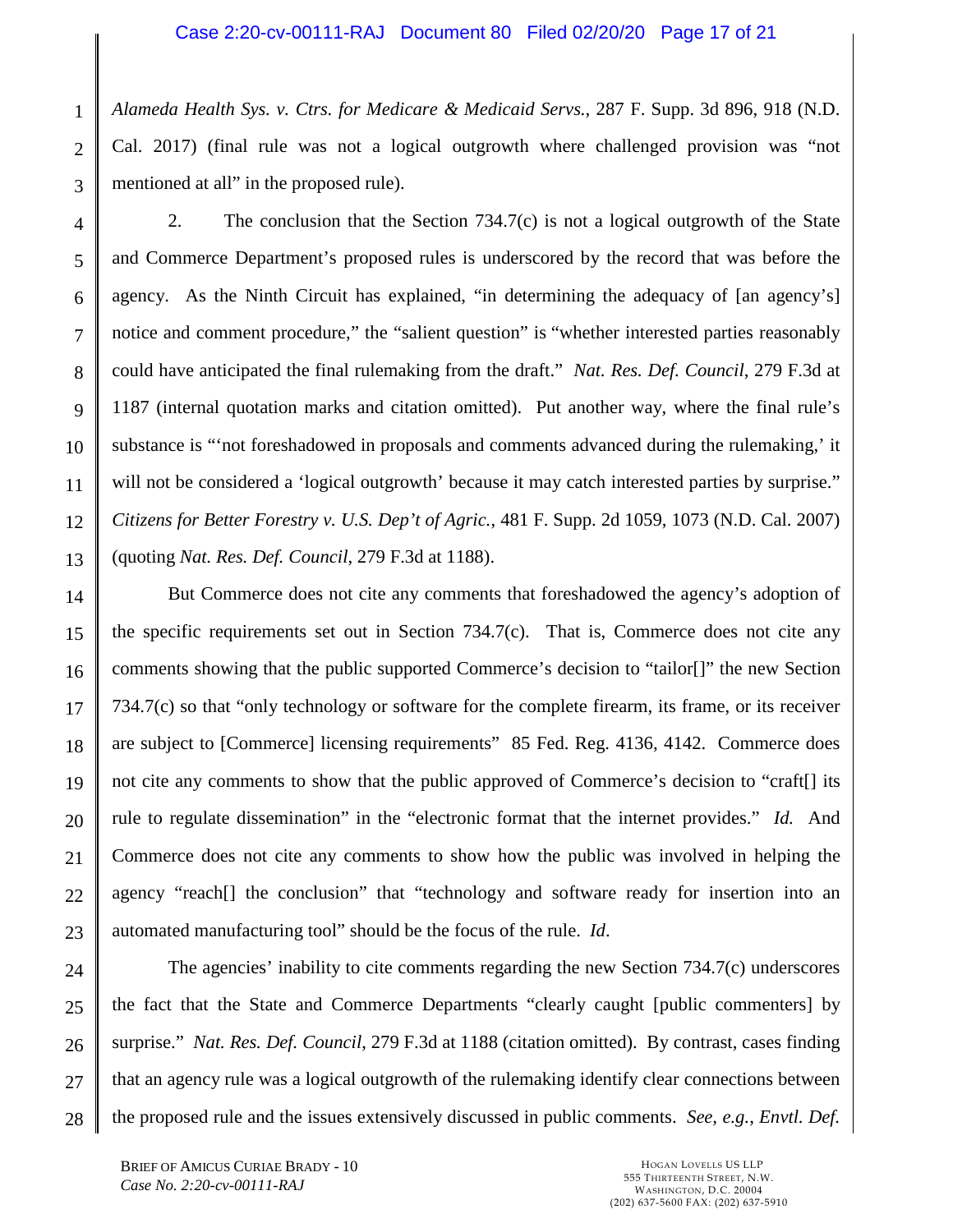1 2 3 4 5 6 7 8 *Center, Inc. v. U.S. EPA*, 344 F.3d 832, 852 (9th Cir. 2003) (final rule was a "logical outgrowth" where it "contain[ed] no elements that were not part of the original rule"); *Foss v. Nat'l Marine Fisheries Serv.*, 161 F.3d 584, 591 (9th Cir. 1998) (agency's adoption of application deadline was valid where public comment was "extensive" and included "specific references" to the deadline issue); *Rybachek v. U.S. EPA*, 904 F.2d 1276, 1288 (9th Cir. 1990) (EPA's adoption of provisions "strongly recommended" by public commenters was "very much in character with the original proposal and a logical outgrowth of the notice and comments"). There is no such connection between the proposed and final rules is here.

9

10

# <span id="page-17-2"></span><span id="page-17-1"></span><span id="page-17-0"></span>**II. Brady Did Not Have Adequate An Adequate Opportunity to Comment on the Commerce Department Rule to be Codified at 15 C.F.R. § 734.7(c).**

11 12 13 14 15 16 17 18 19 20 21 22 23 24 25 26 27 Brady did not have an adequate opportunity to comment on the final rules. To be sure, Brady submitted comments regarding how the proposed rules would affect the regulation of technical information related to 3D printed guns. *See* Ex. 2. In particular, Brady commented on a loophole in the State and Commerce Department's proposed rules that would have deregulated the dissemination of technical information related to 3D printed guns. But Brady did not comment on Section 734.7(c). Brady was not able to develop or express its views regarding whether Commerce should promulgate a regulation to specifically address the dissemination of the technical information necessary to manufacture a 3D printed gun. Brady was not able to express its views about Commerce's decision to regulate some, but not all components of a 3D printed gun. Brady was not able to express its views about Commerce's decision to regulate some, but not other electronic formats for the technical information necessary to manufacture a 3D printed gun. And Brady was not able to express its views about Commerce's decision to regulate technical information that is "ready for insertion" into a 3D printer, but leave unregulated technical information that can easily be made ready for insertion. Put another way, Brady's comments on the proposed rules' implications for 3D printed guns cannot reasonably be viewed as comments on the final rules' Section 734.7(c). That provision is entirely new. As would be Brady's comments on that provision.

28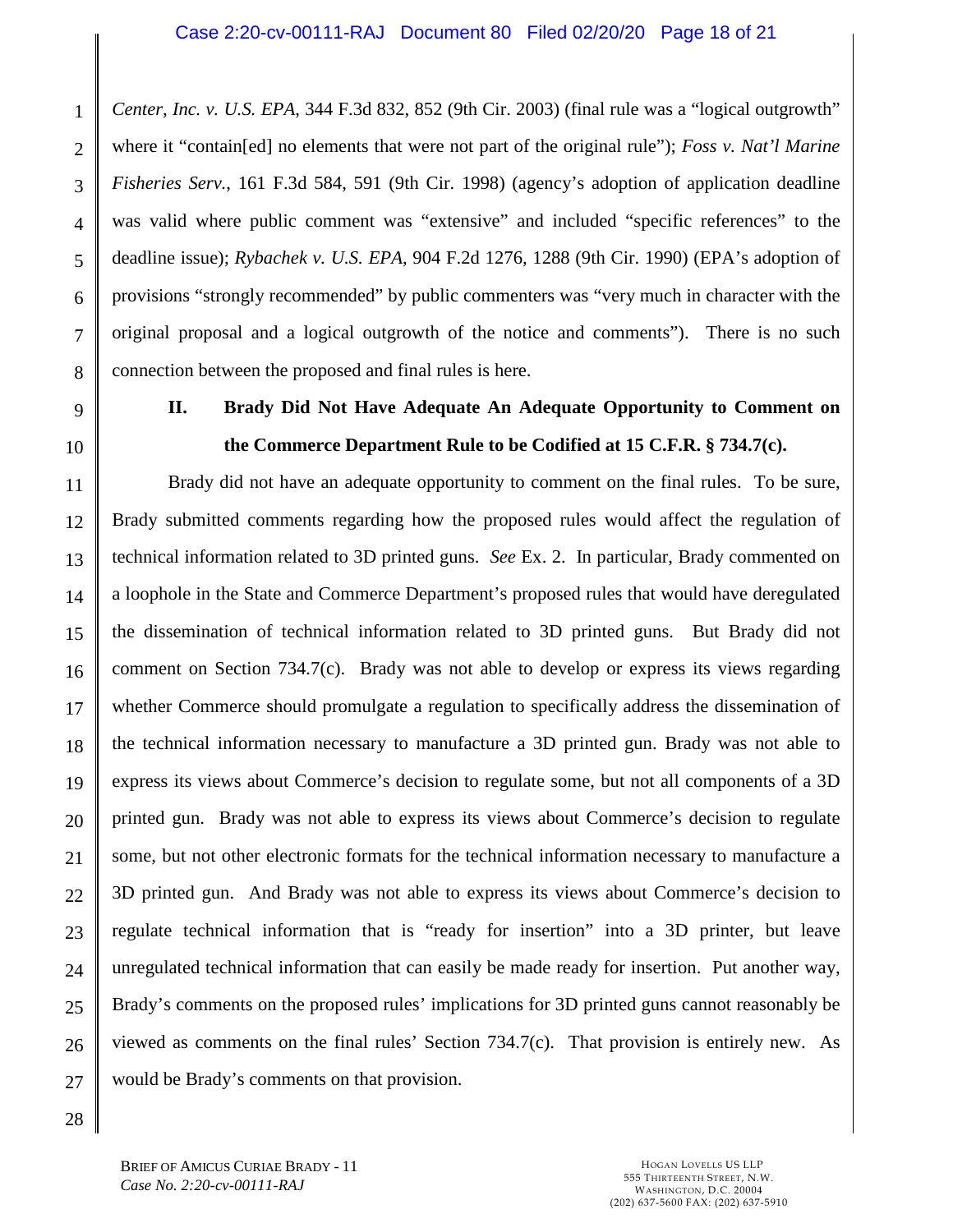1 2

# <span id="page-18-6"></span><span id="page-18-1"></span><span id="page-18-0"></span>**III. The State and Commerce Departments' Failure to Comply with the APA's Requirements Was Not Harmless.**

3 4 5 6 7 8 9 10 11 Nothing about the circumstances of this case indicates that the State and Commerce Departments should be excused from complying with the APA's requirements. See *California v. Azar*, 911 F.3d 558, 580 (9th Cir. 2018) ("The failure to provide notice and comment is harmless only where the agency's mistake 'clearly had no bearing on the procedure used or the substance of decision reached.'") (citation omitted). The agencies did not, for example, simultaneously called for the public's views on the issue pursuant to a different statute. *Cf*. *Sagebrush Rebellion, Inc. v. Hodel*, 790 F.2d 760, 763–64 (9th Cir. 1986). Nor did the agencies merely make a technical violation, such as publishing the final rule earlier than described in the governing statute. *Cf. Cty. of Del Norte v. United States*, 732 F.2d 1462, 1467 (9th Cir. 1984).

<span id="page-18-4"></span><span id="page-18-2"></span>12 13 14 15 16 17 18 19 20 21 22 23 24 25 To the contrary, the agency error at issue here implicates the most fundamental of APA's rulemaking requirements: the requirement that agencies "shall" publish a "notice of proposed rulemaking … in the Federal Register," and the requirement that agencies "shall give interested persons an opportunity to participate in the rule making through submission of written data, views, or arguments" for the agency's consideration. 5 U.S.C. § 553(b), (c). The word "shall" indicates a "command that admits of no discretion" on the agency's part. *Nat'l Ass'n of Home Builders v. Defs. of Wildlife*, 551 U.S. 644, 661–62 (2007). Consequently, "[a] decision made without adequate notice and comment is arbitrary or an abuse of discretion" as a matter of law. *Nat. Res. Def. Council*, 279 F.3d at 1186 (citing 5 U.S.C. § 706(2)(A)). *See, e.g.*, *Paulsen v. Daniels*, 413 F.3d 999, 1006 (9th Cir. 2005) (rejecting a harmless error claim where an agency failed to comply with notice-and-comment requirements); *Empire Health Found. for Valley Hosp. Med. Ctr. v. Price*, 334 F. Supp. 3d 1134, 1163 (E.D. Wash. 2018) (same). Therefore, this Court should not excuse the State and Commerce Department's failure to comply with the requirements of the Administrative Procedure Act here.

<span id="page-18-5"></span><span id="page-18-3"></span>26 27 28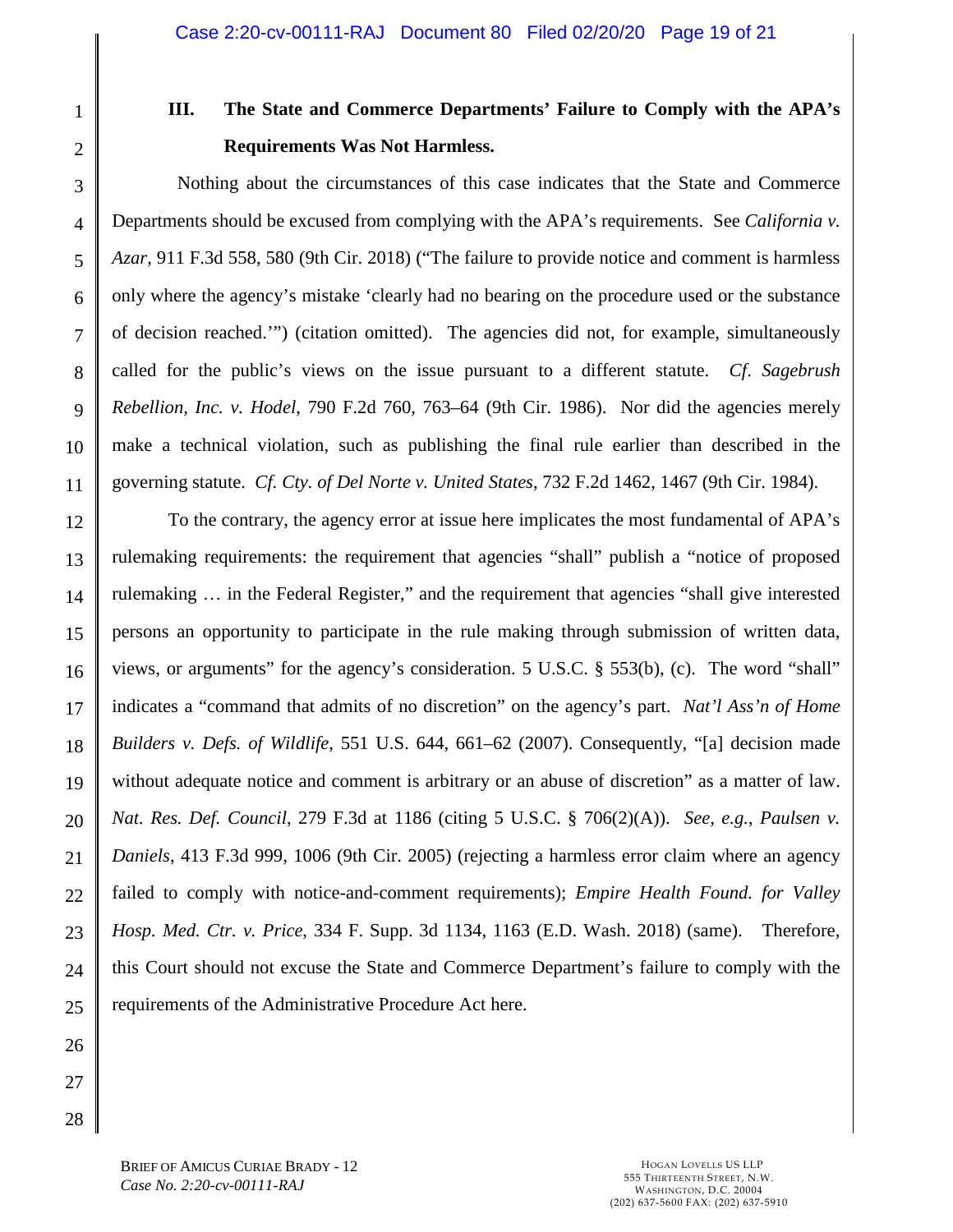| $\mathbf{1}$   | <b>CONCLUSION</b>                                                                      |  |  |  |
|----------------|----------------------------------------------------------------------------------------|--|--|--|
| $\overline{2}$ | For the foregoing reasons, the Court should grant Plaintiffs' motion for a preliminary |  |  |  |
| 3              | injunction.                                                                            |  |  |  |
| $\overline{4}$ |                                                                                        |  |  |  |
| 5              | DATED: February 20, 2020<br>Respectfully submitted,                                    |  |  |  |
| 6              | HOGAN LOVELLS US LLP                                                                   |  |  |  |
| 7              | By: s/ Neal Kumar Katyal                                                               |  |  |  |
|                | Neal Kumar Katyal<br>555 Thirteenth Street, N.W.                                       |  |  |  |
| 8              | Washington, D.C. 20004<br>Tel: (202) 637-5528                                          |  |  |  |
| 9              | Fax: (202) 637-5910<br>neal.katyal@hoganlovells.com                                    |  |  |  |
| 10             | FRIEDMAN   RUBIN PLLP                                                                  |  |  |  |
| 11             | By: s/ Ronald J Park                                                                   |  |  |  |
| 12             | Ronald J. Park<br>FRIEDMAN RUBIN PLLP                                                  |  |  |  |
| 13             | <b>WSBA #54372</b><br>1109 1st Avenue, Suite 501                                       |  |  |  |
| 14             | Seattle, WA 98101<br>Phone: (206) 501-4446                                             |  |  |  |
| 15             | rpark@friedmanrubin.com                                                                |  |  |  |
| 16             | <b>Attorneys for Amicus Curiae</b>                                                     |  |  |  |
| 17             |                                                                                        |  |  |  |
| 18             |                                                                                        |  |  |  |
| 19             |                                                                                        |  |  |  |
| 20             |                                                                                        |  |  |  |
| 21             |                                                                                        |  |  |  |
| 22             |                                                                                        |  |  |  |
| 23             |                                                                                        |  |  |  |
| 24             |                                                                                        |  |  |  |
| 25             |                                                                                        |  |  |  |
| 26             |                                                                                        |  |  |  |
| 27             |                                                                                        |  |  |  |
| 28             |                                                                                        |  |  |  |

<span id="page-19-0"></span>║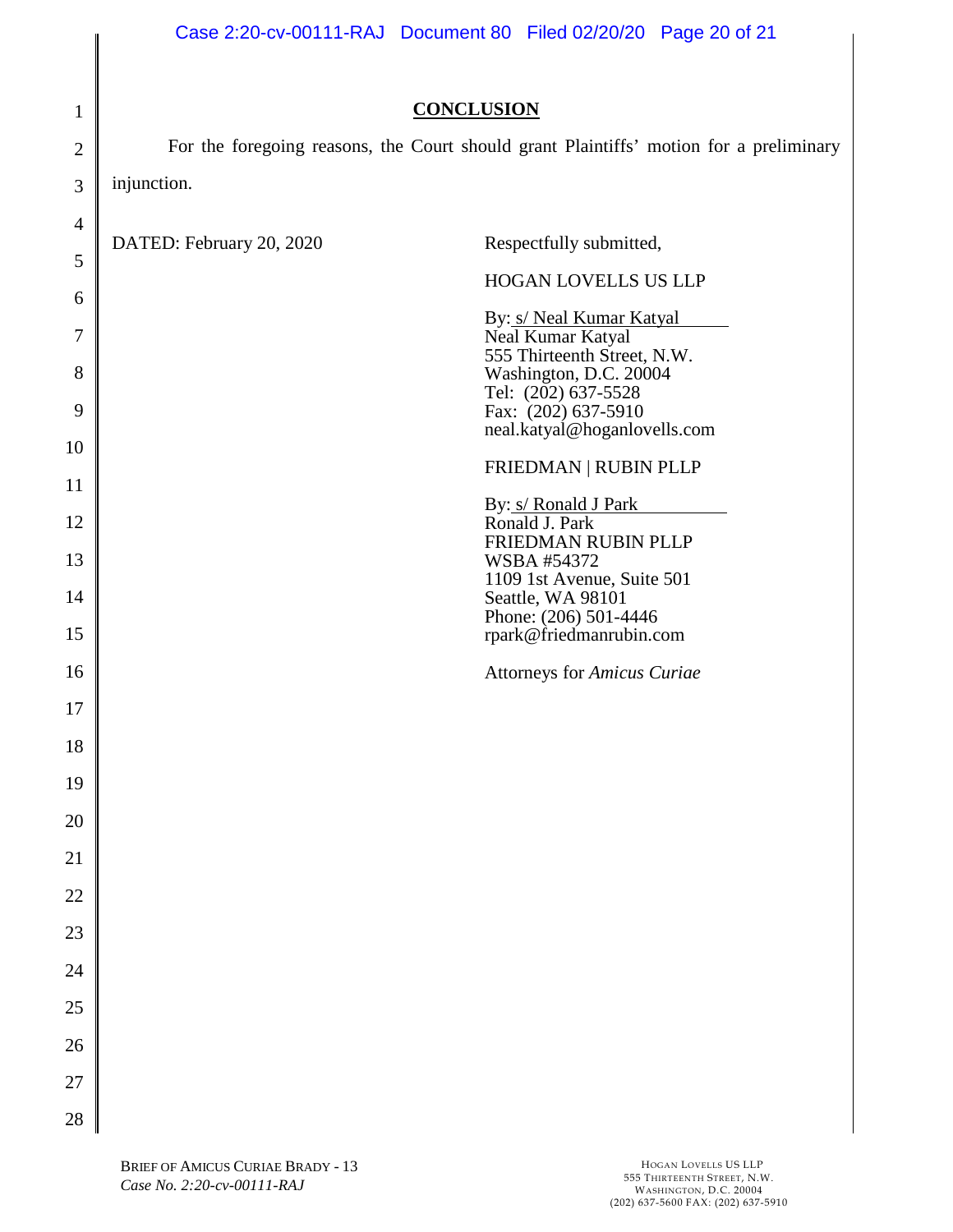# 2 3 4 5 6 7 8 9 10 11 12 13 14 15 16 17 18 19 20 21 22 23 24 25 26 27 28

1

# CERTIFICATE OF SERVICE

I hereby certify that on February 20, 2020, I electronically filed the foregoing with the Clerk of the Court using the CM/ECF system, which will send notification of such filing to those attorneys of record registered on the CM/ECF system.

DATED February 20, 2020.

# HOGAN LOVELLS US LLP By s/ Neal Kumar Katyal Neal Kumar Katyal 555 Thirteenth Street, N.W. Washington, D.C. 20004 Tel: (202) 637-5528 Fax: (202) 637-5910 neal.katyal@hoganlovells.com FRIEDMAN | RUBIN PLLP By: s/ Ronald J Park Ronald J. Park WSBA #54372 1109 1st Avenue, Suite 501 Seattle, WA 98101 Phone: (206) 501-4446 rpark@friedmanrubin.com

Attorneys for *Amicus Curiae*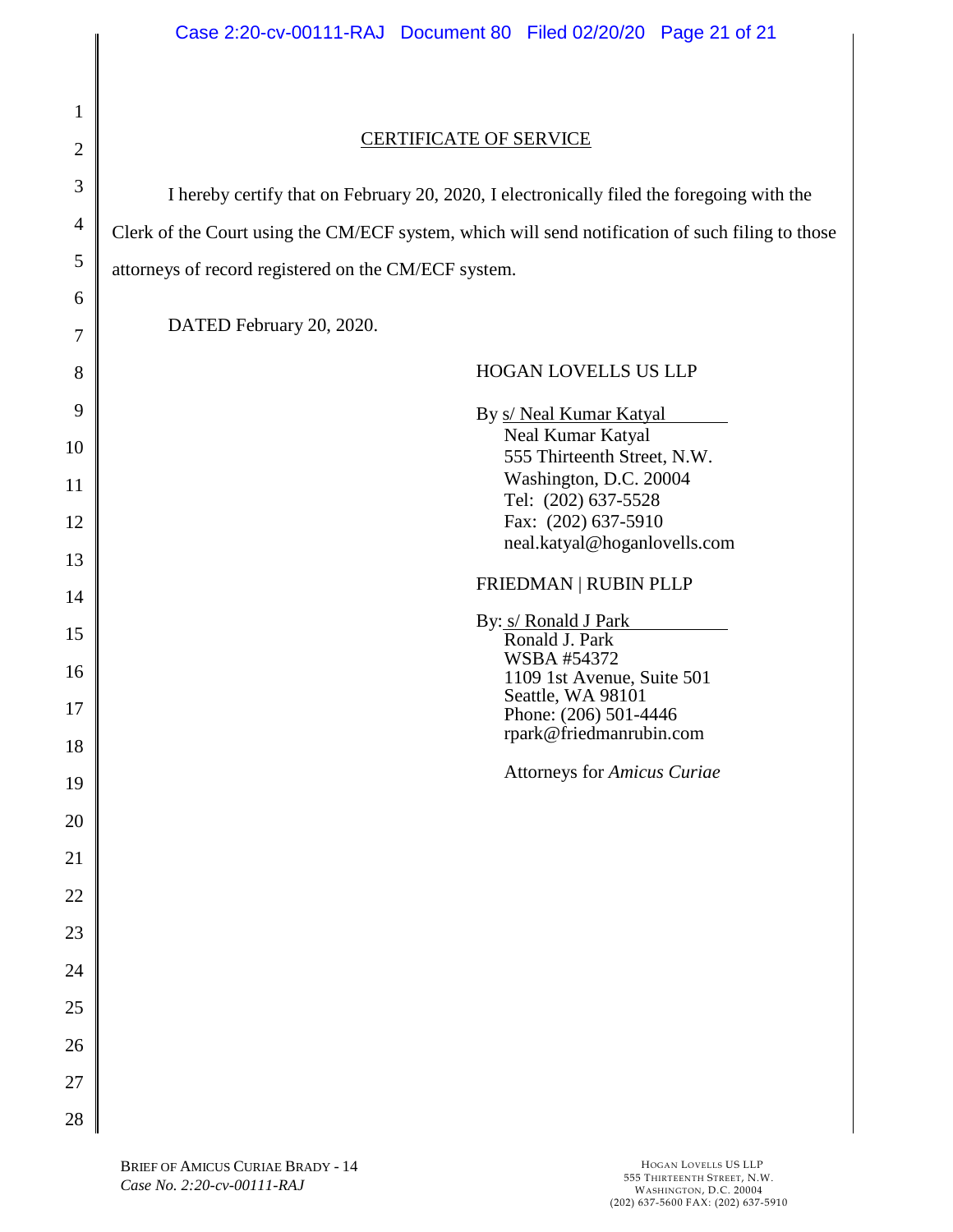Exhibit 1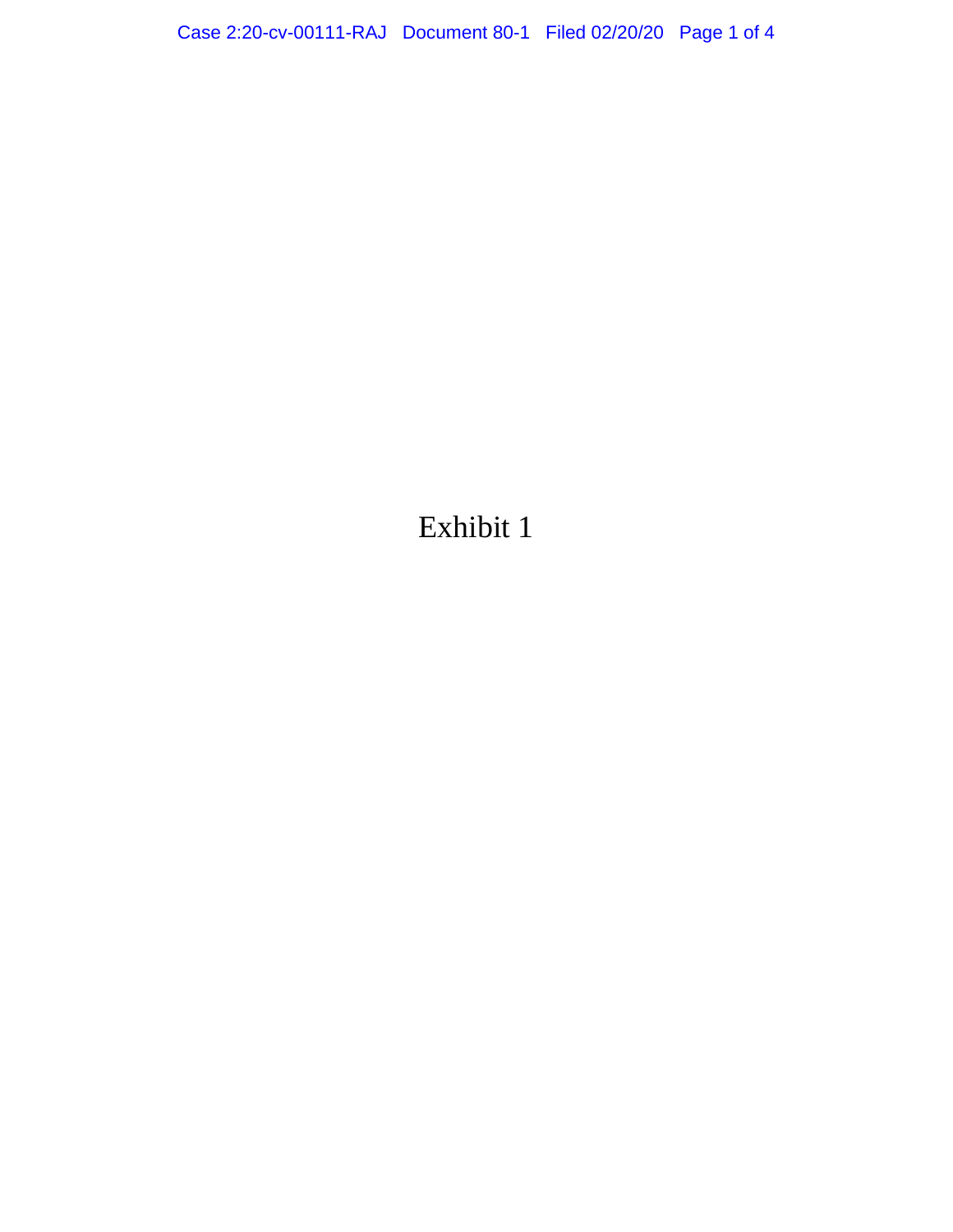The Honorable Richard A. Jones

# **UNITED STATES DISTRICT COURT WESTERN DISTRICT OF WASHINGTON AT SEATTLE**

| 8  |                                                                                                                        |
|----|------------------------------------------------------------------------------------------------------------------------|
| 9  | STATE OF WASHINGTON; STATE OF<br>CALIFORNIA; STATE OF COLORADO;                                                        |
| 10 | STATE OF CONNECTICUT; STATE OF<br>DELAWARE; DISTRICT OF COLUMBIA;                                                      |
| 11 | STATE OF HAWAII; STATE OF ILLINOIS;                                                                                    |
| 12 | STATE OF MAINE; STATE OF<br>MARYLAND; COMMONWEALTH OF                                                                  |
| 13 | MASSACHUSETTS; STATE OF<br>MICHIGAN; STATE OF MINNESOTA;                                                               |
| 14 | STATE OF NEW JERSEY; STATE OF NEW<br><b>MEXICO; STATE OF NEW YORK; STATE</b>                                           |
| 15 | OF NORTH CAROLINA; STATE OF                                                                                            |
| 16 | OREGON; COMMONWEALTH OF<br>PENNSYLVANIA; STATE OF RHODE                                                                |
| 17 | ISLAND; STATE OF VERMONT;<br>COMMONWEALTH OF VIRGINIA; and                                                             |
|    | STATE OF WISCONSIN,                                                                                                    |
| 18 |                                                                                                                        |
| 19 | Plaintiffs,                                                                                                            |
| 20 | VS.                                                                                                                    |
| 21 | UNITED STATES DEPARTMENT OF                                                                                            |
| 22 | STATE; MICHAEL R. POMPEO, in his                                                                                       |
| 23 | official capacity as Secretary of State;<br><b>DIRECTORATE OF DEFENSE TRADE</b>                                        |
| 24 | CONTROLS; MIKE MILLER, in his official<br>capacity as Acting Deputy Assistant Secretary                                |
| 25 | of Defense Trade Controls; SARAH                                                                                       |
| 26 | HEIDEMA, in her official capacity as Director<br>of Policy, Office of Defense Trade Controls                           |
| 27 | Policy; UNITED STATES DEPARTMENT<br>OF COMMERCE; WILBUR L. ROSS, in his<br>official capacity as Secretary of Commerce; |

1

2

3

4

5

6

7  $\sim$ 

No. 2:20-cv-00111-RAJ

**DECLARATION OF KELLY SAMPSON IN SUPPORT OF MOTION OF BRADY FOR LEAVE TO PARTICIPATE AS AMICUS CURIAE IN SUPPORT OF PLAINTIFFS**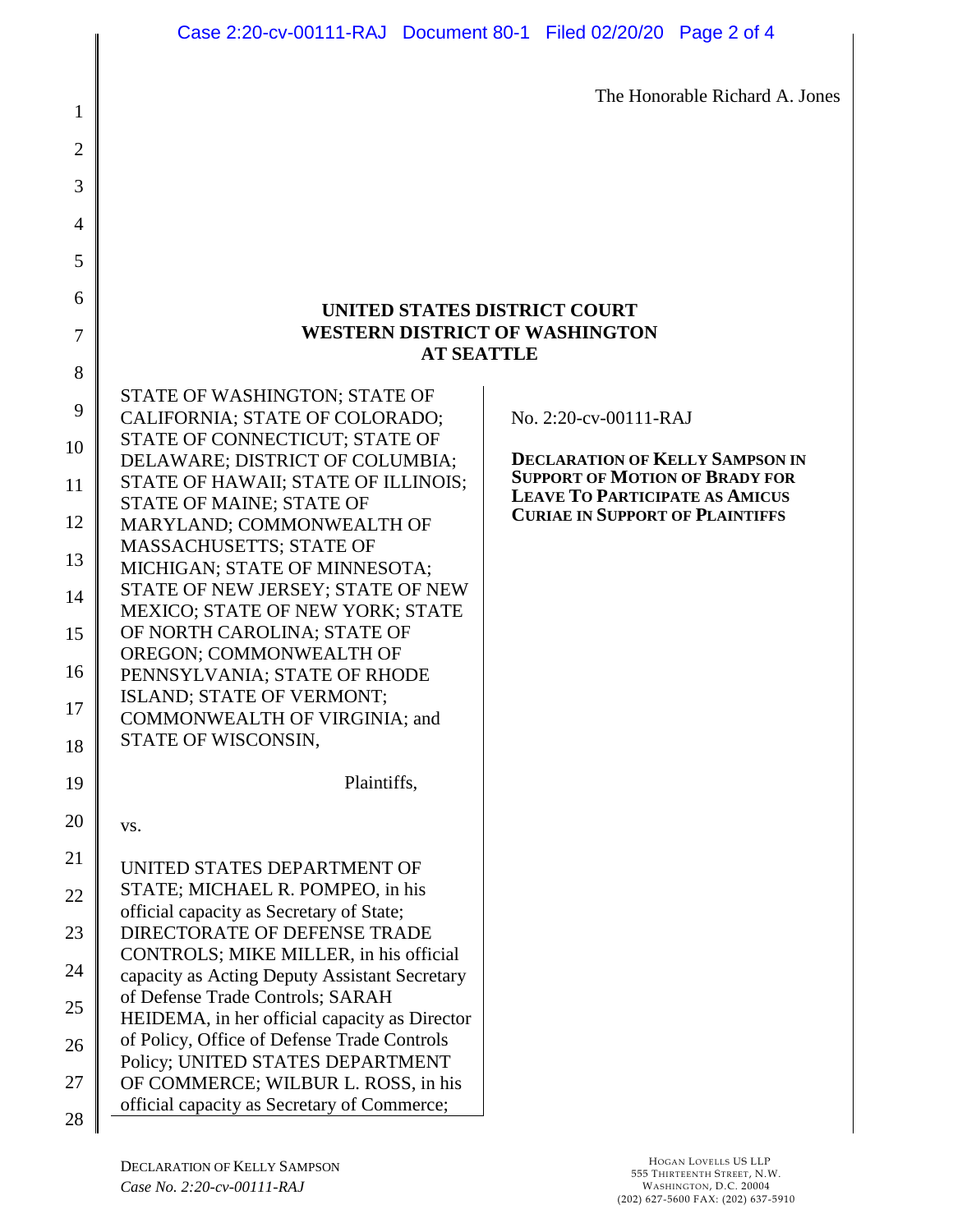| $\mathbf{1}$   | BUREAU OF INDUSTRY AND SECURITY;<br>CORDELL HULL, in his official capacity as    |
|----------------|----------------------------------------------------------------------------------|
| $\overline{c}$ | Acting Undersecretary for Industry and<br>Security; RICH ASHOOH, in his official |
| 3              | capacity as Assistant Secretary of Commerce                                      |
| $\overline{4}$ | for Export Administration,                                                       |
| 5              | Defendants.                                                                      |
| 6              |                                                                                  |
| $\overline{7}$ |                                                                                  |
| 8              |                                                                                  |
| 9              |                                                                                  |
| 10             |                                                                                  |
| 11             |                                                                                  |
| 12             |                                                                                  |
| 13             |                                                                                  |
| 14             |                                                                                  |
| 15             |                                                                                  |
| 16             |                                                                                  |
| 17             |                                                                                  |
| 18             |                                                                                  |
| 19             |                                                                                  |
| 20             |                                                                                  |
| 21             |                                                                                  |
| 22             |                                                                                  |
| 23             |                                                                                  |
| 24             |                                                                                  |
| 25             |                                                                                  |
| 26             |                                                                                  |
| 27             |                                                                                  |
| 28             |                                                                                  |

 $\parallel$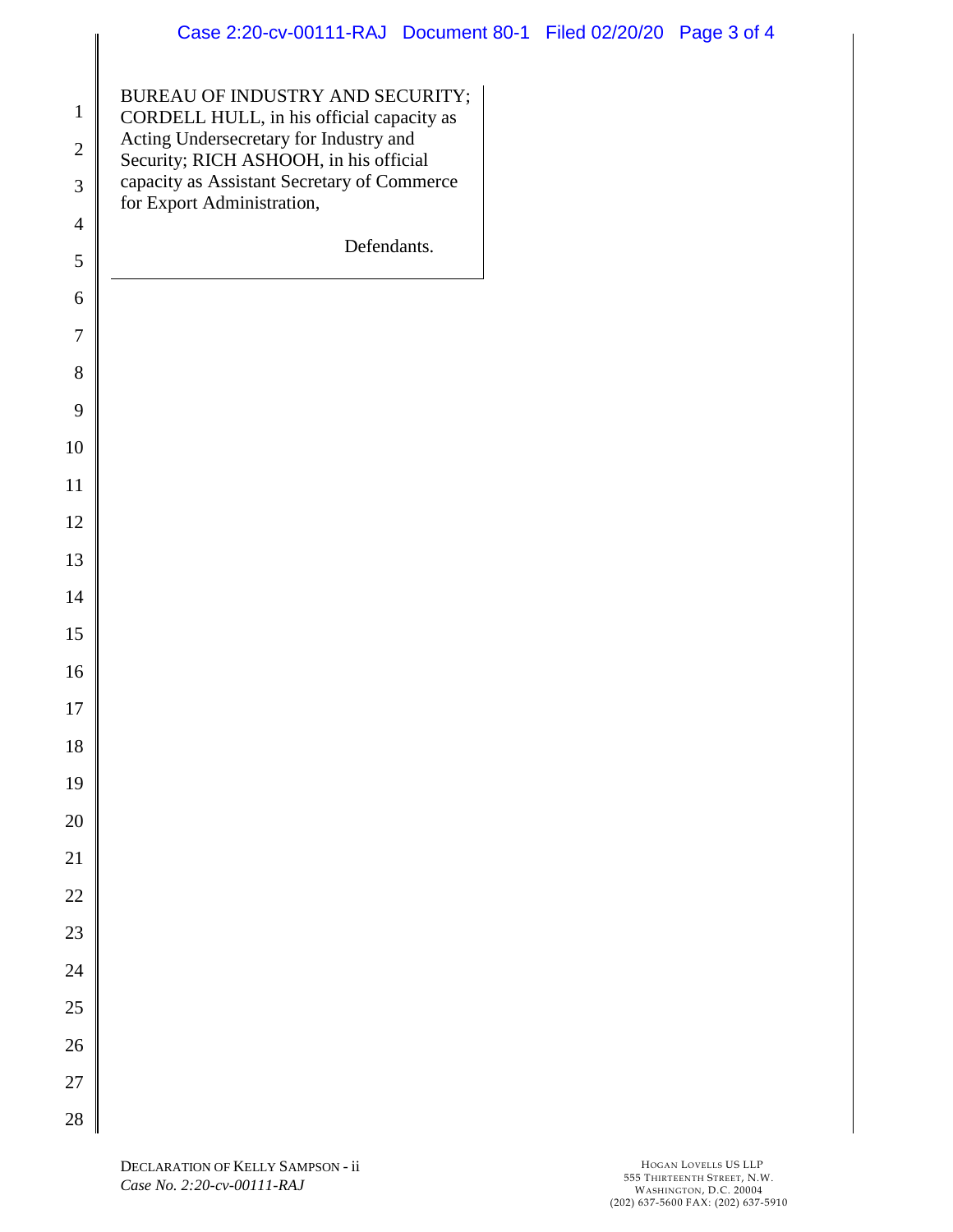# Case 2:20-cv-00111-RAJ Document 80-1 Filed 02/20/20 Page 4 of 4

I, Kelly Sampson, declare as follows:

- 1. I am over the age of 18 and have personal knowledge of all the facts stated herein.
- 2. I am the Counsel on Constitutional Litigation at Brady.

4 5 6 7 8 3. Brady filed comments on the Department of State's Proposed Rule to Amend the International Traffic in Arms Regulations; U.S. Munitions List Categories I, II, and III, and the Department of Commerce's Proposed Rule Regarding Control of Firearms, Guns, Ammunition and Related Articles the President Determines No Longer Warrant Control Under the United States Munitions List. *See* Exhibit 2.

9 10 11 4. Brady's comments on the Department of State's and the Department of Commerce's Proposed Rules discussed the risk that the Proposed Rules would deregulate the technical information needed to manufacture 3D printed guns. *See id*. at 8.

12

13

14

17

18

19

20

21

22

23

24

25

26

27

28

1

2

3

5. If the Department of State and the Department of Commerce's Proposed Rules had included the Department of Commerce Rule to be codified at 15 C.F.R. § 734.7(c), Brady's comments on the Proposed Rules would have discussed that proposed regulation.

15 16 I declare under penalty of perjury under the laws of the State of Washington and the United States of America that the foregoing is true and correct.

DATED this 13th day of February, 2020, in Washington, District of Columbia.

/s/ Kelly Sampson

Kelly Sampson

DECLARATION OF KELLY SAMPSON - 1 *Case No. 2:20-cv-00111-RAJ*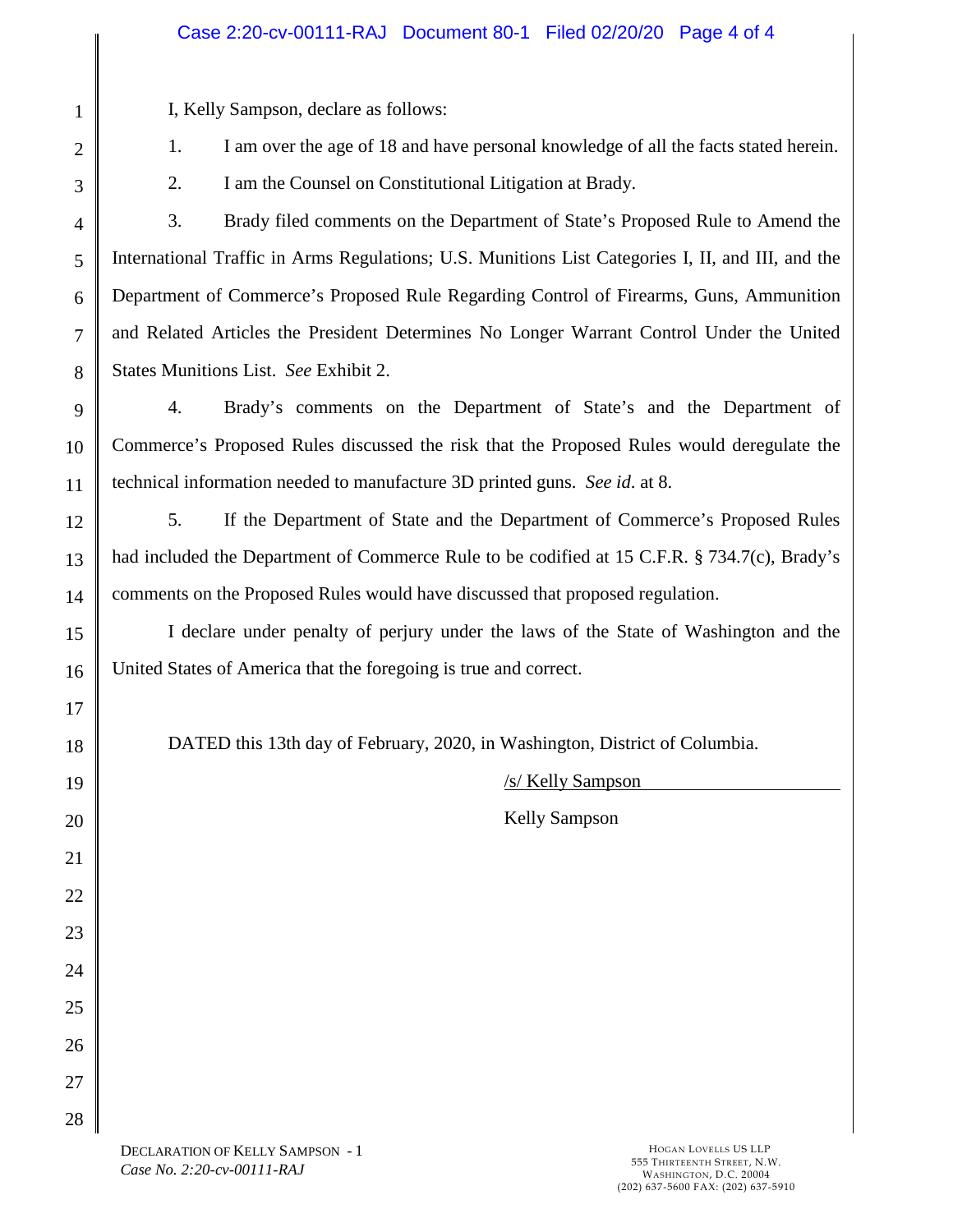Exhibit 2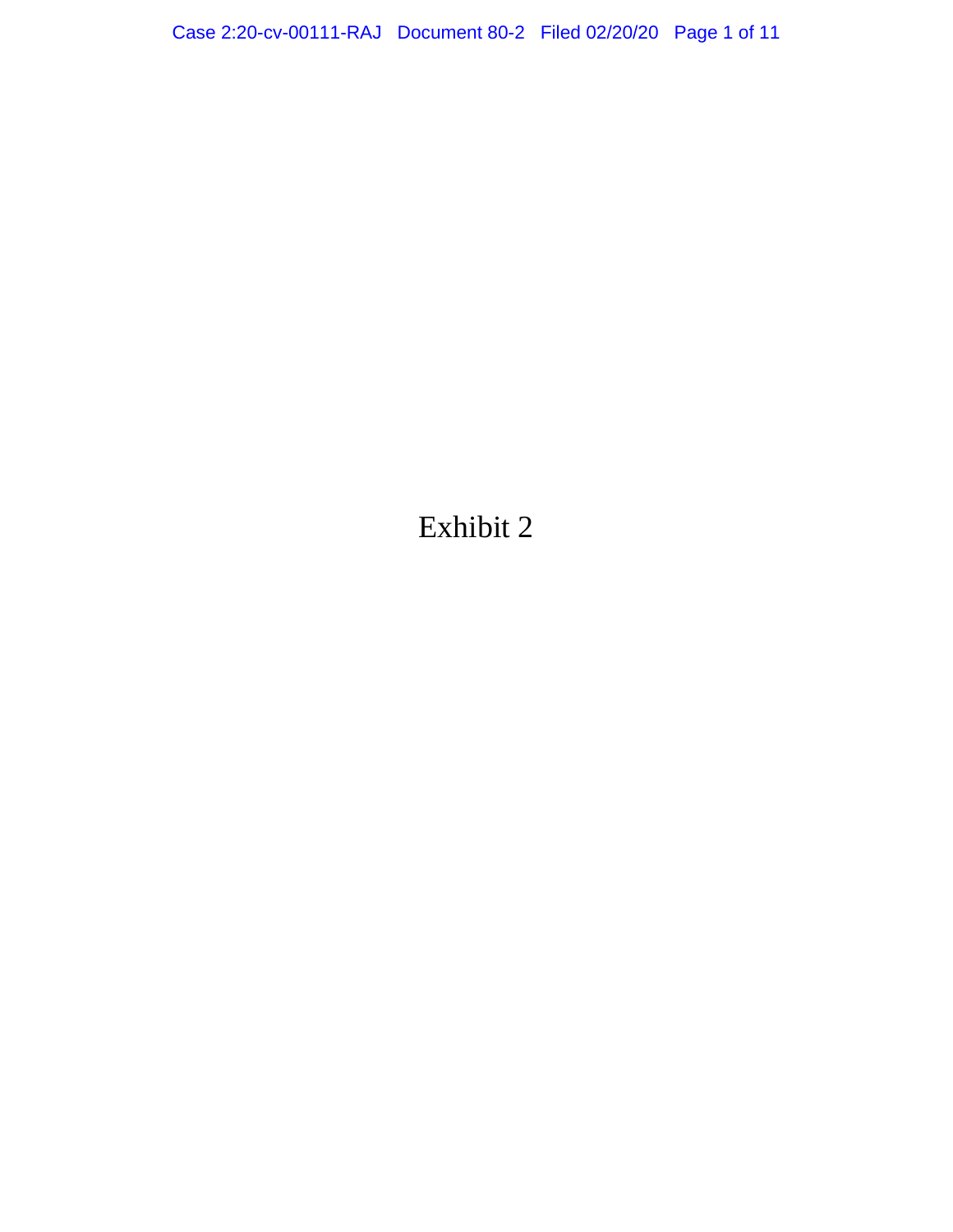

Comments of the Brady Center and Brady Campaign to Prevent Gun Violence On the Department of State Proposed Rule to Amend the International Traffic in Arms Regulations: U.S. Munitions List Categories I, II, and III And the Department of Commerce Proposed Rule Regarding Control of Firearms, Guns, Ammunition and Related Articles the President Determines No Longer Warrant Control Under the United States Munitions List

*Filed via email to DDTCPublicComments@state.gov; electronically via http://www.regulations.gov* 

Together the Brady Center and the Brady Campaign to Prevent Gun Violence ("Brady") are national leaders in strengthening, supporting and expanding gun laws, policies, and practices in the United States. Our complimentary missions are to significantly decrease the number of gun deaths and injuries in America. We achieve this by amplifying the voice of the American public; changing social norms through public health and safety programs; and holding the gun industry accountable for dangerous and irresponsible practices and products.<sup>1</sup> These comments are submitted in furtherance of those shared goals. Brady specifically seeks to ensure the safe use and transfer of legal firearms within and outside of the United States by advocating for appropriate regulations that reflect the sensitive nature of the firearms industry.

Brady hereby comments on the proposed rules published by the Department of State's Directorate of Defense Trade Controls ("DDTC") and the Department of Commerce's Bureau of Industry and Security ("BIS") on May 24, 2018 (83 Fed. Reg. 24198; 83 Fed. Reg. 24166) ("Proposed Rules"), which seek comments on the transfer of certain firearms and related items from the International Traffic in Arms Regulations' ("ITAR") U.S. Munitions List ("USML") to the Export Administration Regulations' ("EAR") Commerce Control List ("CCL"). In particular, the Proposed Rules would transfer a broad range of semi-automatic and non-automatic firearms, including those used by the military, (along with their components and ammunition) from USML Categories I, II, and III, where they are classified as significant military equipment, to the CCL, where they will be categorized as "600 Series" items

We respectfully submit that the proposed transfer of semi-automatic and firearms used by the military (and related items) from the stringent control of the USML to the more permissive regime administered by the Commerce Department would be contrary to Congressional intent and would undermine U.S national security interests, international stability and the protection of human rights. We respectfully request that the State and Commerce Departments withdraw their current

 $\overline{a}$ 

<sup>&</sup>lt;sup>1</sup> For more about Brady's mission and work, see www.bradycampaign.org.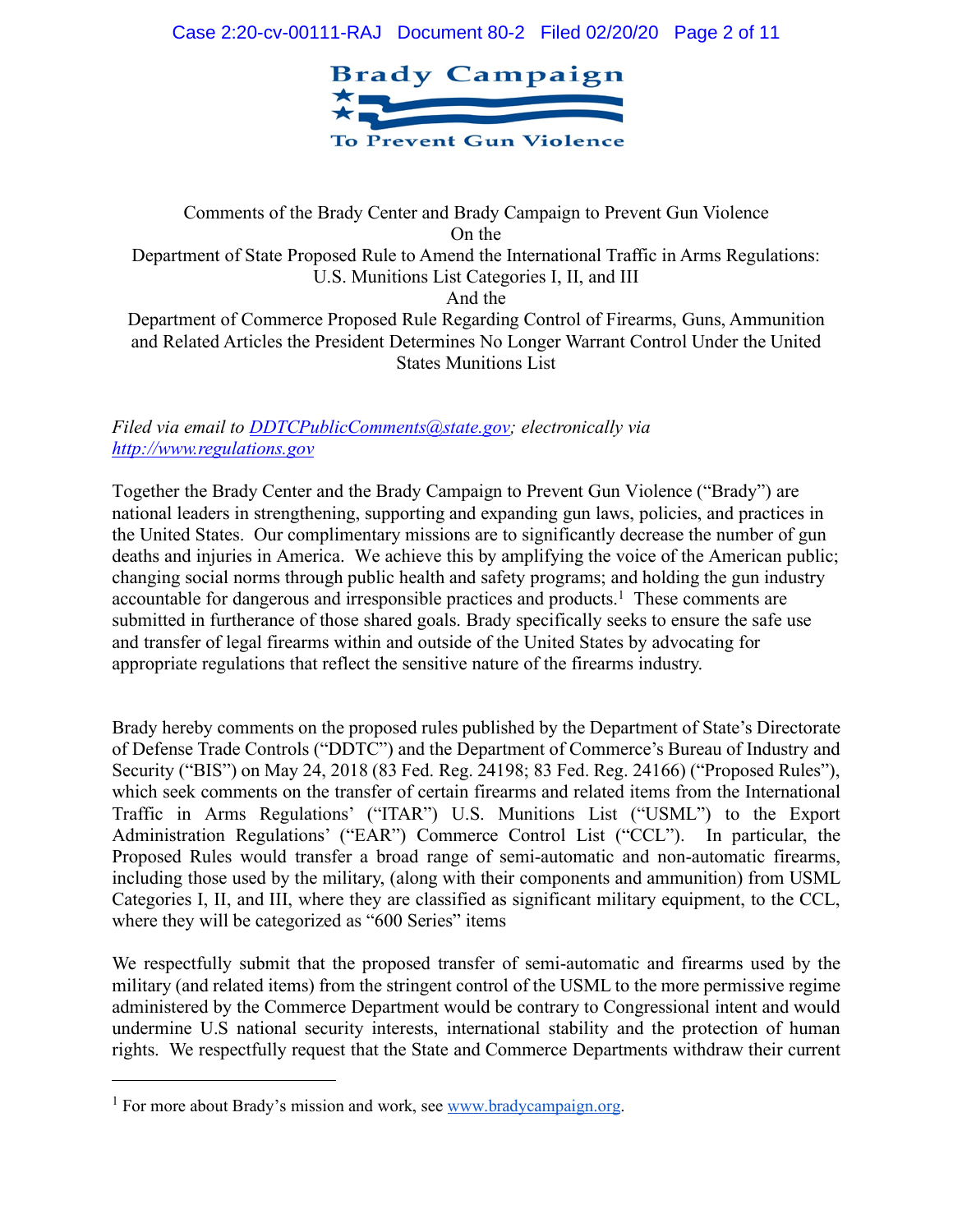proposed rules, and keep these dangerous weapons (and related items) subject to State Department jurisdiction on USML, consistent with well-settled and established practice.

Both the Proposed Rules indicate that the firearms at issue, which include armor-piercing sniper rifles used by the military, side arms used by the military, and semi-automatic rifles such as AR-15 and other military-style weapons, no longer warrant control under the ITAR because they are not "inherently military" or are widely available for commercial sale. The transfer of these items to Commerce Department jurisdiction is framed by DDTC and BIS as merely technical measures to reduce procedural burdens and compliance associated with exports of firearms. The reality, however, is that these rule changes would significantly weaken existing controls on the exports of military-style weapons, and would thereby increase the supply of such weapons to dangerous repressive regimes, rebel movements, criminals, and gun and drug traffickers. Many state and non-state groups in importing countries use semi-automatic weapons and sniper rifles in armed conflicts, drug trafficking and crime, and would be eager beneficiaries of the proposed rule changes. Further, if U.S. troops are called upon to intervene in certain conflicts, they may be exposed to significant danger from enemy combatants using military sniper rifles and semiautomatic weapons exported from the United States because of the weaker standards set forth in this rule change. Since Congress first imposed these regulations many years ago, the world has not suddenly become more safe, nor our military less at risk.

In granting statutory authority to regulate arms exports to the State Department in the Arms Export Control Act ("AECA"), Congress emphasized the importance of promoting regional stability and preventing armed conflict. In contrast, the delegation of export control authority to the Commerce Department in the Export Administration Act ("EAA") provides that the promotion of trade and other commercial interests are significant factors in agency decisions. Congress purposefully delegated the authority for licensing arms exports to the State Department, recognizing that the two agencies have very different mandates. In the State Department licensing process, international security and human rights are given more weight, while in the Commerce Department licensing process, commercial interests are given more weight. To transfer jurisdiction over these firearms, which have substantial military utility, from the State to the Commerce Department means that U.S. international security and human rights interests will not have the appropriate weight required before determining whether exports of firearms should be undertaken.

We also note that many of the firearms that are subject to the proposed rules are not widely available for commercial sale. As set forth in more detail below, a number of countries prohibit the commercial sale and civilian possession of semi-automatic weapons and military-style firearms, and therefore these weapons cannot be considered to be widely commercially available. Transferring semi-automatic firearms to the more permissive Commerce Department regime would result in less control over these items and a greater likelihood that they will end up in the hands of repressive regimes, terrorist organizations, criminal gangs, gun traffickers and other dangerous actors. Less stringent state gun laws in the United States already fuel a gun pipeline across the border into Mexico and other Central and Latin American countries, causing an increase in violent crime in those countries and subsequently higher numbers of displaced citizens of those countries fleeing across the border into the United States. The proposed transfer of the firearms in question to the less stringent regulation of items on the CCL would further exacerbate these existing problematic firearm and migration flow issues.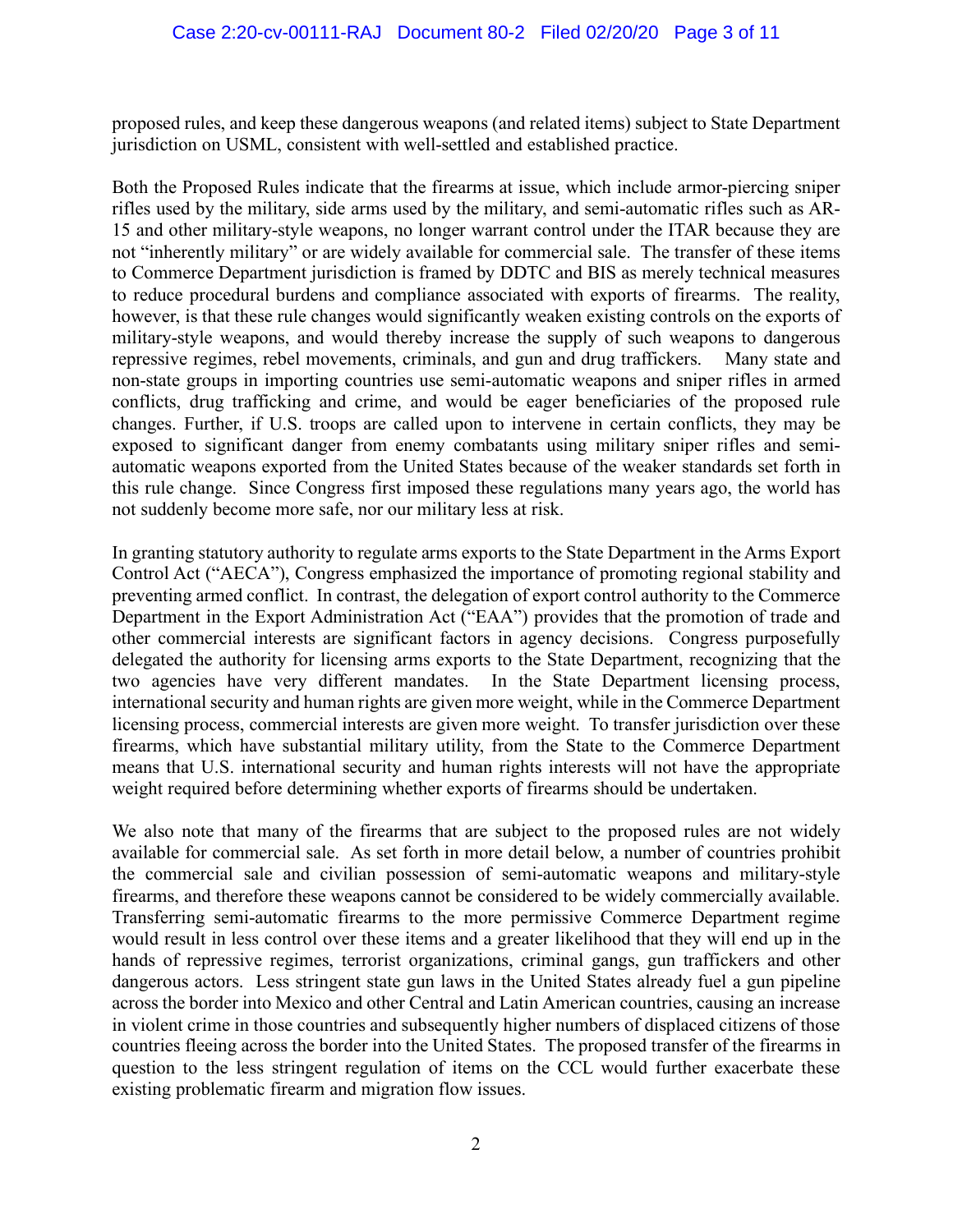We discuss below the various ways the current controls on exports of semi-automatic and militarystyle firearms would be weakened by the transfer of such items to the jurisdiction of the Commerce Department.

# **1. Types of Firearms that Would be Released from State Department Control**

The Proposed Rules would transfer a broad range of semi-automatic and non-automatic firearms, including firearms typically used by the military and military-style firearms, to Commerce Department jurisdiction. For example, below is a non-exhaustive list of the types of weapons that would be transferred:

| <b>Sniper Rifles Used by Armed Forces</b>                                                                                                      |                                                                                                                  |                                                                                                                                        |  |  |  |  |
|------------------------------------------------------------------------------------------------------------------------------------------------|------------------------------------------------------------------------------------------------------------------|----------------------------------------------------------------------------------------------------------------------------------------|--|--|--|--|
| M40A5 (used by US<br>$\bullet$<br>Marines)<br>M24 (used by US<br>Army)                                                                         | L115A3 (used by UK<br>$\bullet$<br>Armed Forces)<br>Barrett M82 (used by<br>multiple armies<br>including US)     | Knight's Armament<br>$\bullet$<br>M110 (used by US<br>Army)                                                                            |  |  |  |  |
| <b>Sidearms Used by Armed Forces</b>                                                                                                           |                                                                                                                  |                                                                                                                                        |  |  |  |  |
| Sig Sauer XM17 and<br>XM 18 pistols (used<br>by US Army)<br>Glock M007 (Glock<br>19M) pistol (used by<br><b>US Marines)</b>                    | Heckler & Koch Mk<br>23 pistol (used by US<br>Special Forces)                                                    | SIG Sauer Mk 25<br>(used by Navy Seals)                                                                                                |  |  |  |  |
| <b>Semi-automatic Assault Rifles</b>                                                                                                           |                                                                                                                  |                                                                                                                                        |  |  |  |  |
| Bushmaster XM15<br>(AR-type rifle)<br>Daniel Defense M4A1<br>rifles (AR-type rifle)<br><b>IWI TAVOR</b><br>Kalashnikov KR-9<br>(AK-type rifle) | Kel-Tec Sub-2000<br>Mossberg MMR<br>٠<br>Tactical rifles (AR-<br>type rifle)<br>POF USA P415 (AR-<br>type rifle) | SIG Sauer MCX rifles<br>SKS assault rifle<br>(predecessor to the<br>$AK-47$<br>Sturm, Ruger & Co.<br>AR-556 rifles (AR-<br>type rifle) |  |  |  |  |
| <b>Semiautomatic Assault Pistols</b>                                                                                                           |                                                                                                                  |                                                                                                                                        |  |  |  |  |
| <b>Bushmaster</b><br>SquareDrop pistol<br>CZ Scorpion pistol                                                                                   | <b>CORE Rifle Systems</b><br>$\bullet$<br>Core 14 Roscoe pistol<br>Daniel Defense<br>$\bullet$<br>MH18 pistol    | PAP M92 pistol                                                                                                                         |  |  |  |  |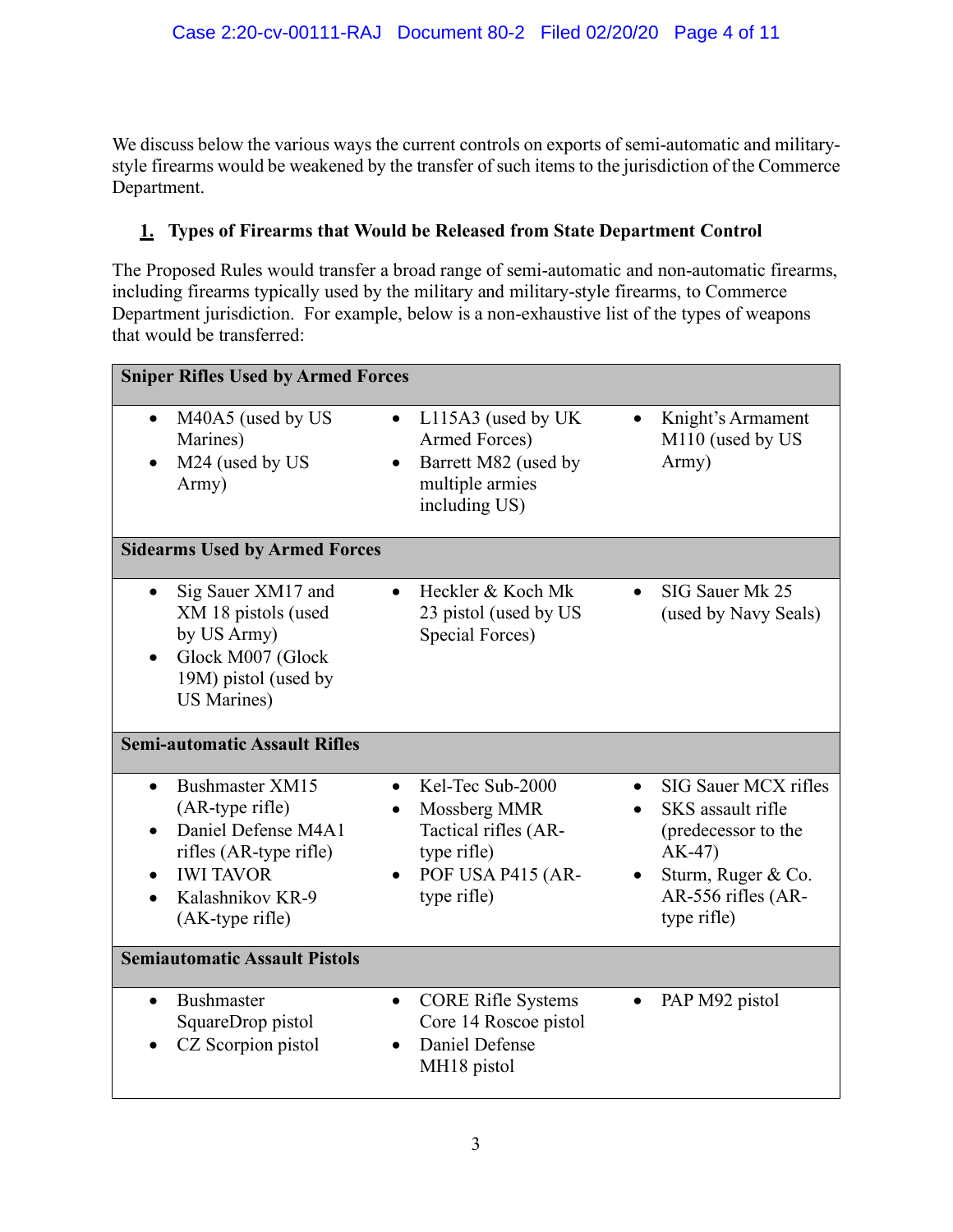The sniper rifles set forth above are some of the deadliest and most lethal firearms used on the battlefield when used by trained snipers. They can be used to target battlefield commanders, radio or heavy weapon operators, and other equipment, inflicting considerable damage to troop morale.<sup>2</sup>

A number of the semi-automatic rifles set forth above, including the Bushmaster XM15 and the Mossberg MMR Tactical Rifle, are AR-15 style rifles that were originally based on the M16 automatic rifle used by the U.S. military. Certain semi-automatic rifles, including the Kalashnikov KR-9 above, are based on the original design of the AK-47 automatic rifle used by many militaries and terrorist groups around the world.

# **2. The Firearms at Issue Would be Subject to a Less Stringent Licensing Policy and Review Process under the EAR**

The transfer of the firearms at issue, including those set forth above, to BIS jurisdiction would likely result in more permissive licensing of these firearms for export. Congress enacted the AECA, which provides the statutory authority for the ITAR, in order to "bring about arrangements for reducing the international trade in implements of war and to lessen the danger of outbreak of regional conflict and the burdens of armaments." AECA § 1. In contrast, the Export Administration Act ("EAA"), which provided the original statutory authority for the EAR, emphasizes in addition to national security concerns that "[i]t is the policy of the United States to minimize uncertainties in export control policy and to encourage trade with all countries with which the United States has diplomatic or trading relations, except those countries with which such trade has been determined by the President to be against the national interest." EAA § 3.

The purposeful delegation of authority by Congress in the AECA to regulate arms to the State Department, rather than the Commerce Department, reflects the reality that these two agencies have very different mandates governing their priorities and decision-making. The State Department's mission is to promote international security and human rights, while the Commerce Department is tasked with promoting and regulating trade and the interests of U.S. industry in addition to protecting national security. Specifically, in the DDTC review process for firearms, U.S. national security, U.S. foreign policy, and human rights considerations are important elements of the review. Under the BIS licensing process, commercial considerations would have a heighted significance, which would result in less stringent licensing decisions. The risk associated with transferring semi-automatic and military-style firearms from the State Department to the Commerce Department is that the latter will elevate commercial interests associated with increasing beneficial trade and assisting U.S. companies, while deemphasizing international security and human rights concerns.

<sup>&</sup>lt;sup>2</sup> Kyle Mizokami, "5 Sniper Rifles That Can Turn Any Solider into the Ultimate Weapon," National Interest (March 11, 2018), located at <http://nationalinterest.org/blog/the-buzz/5-sniper-rifles-can-turn-any-solider-the-ultimateweapon-24851>.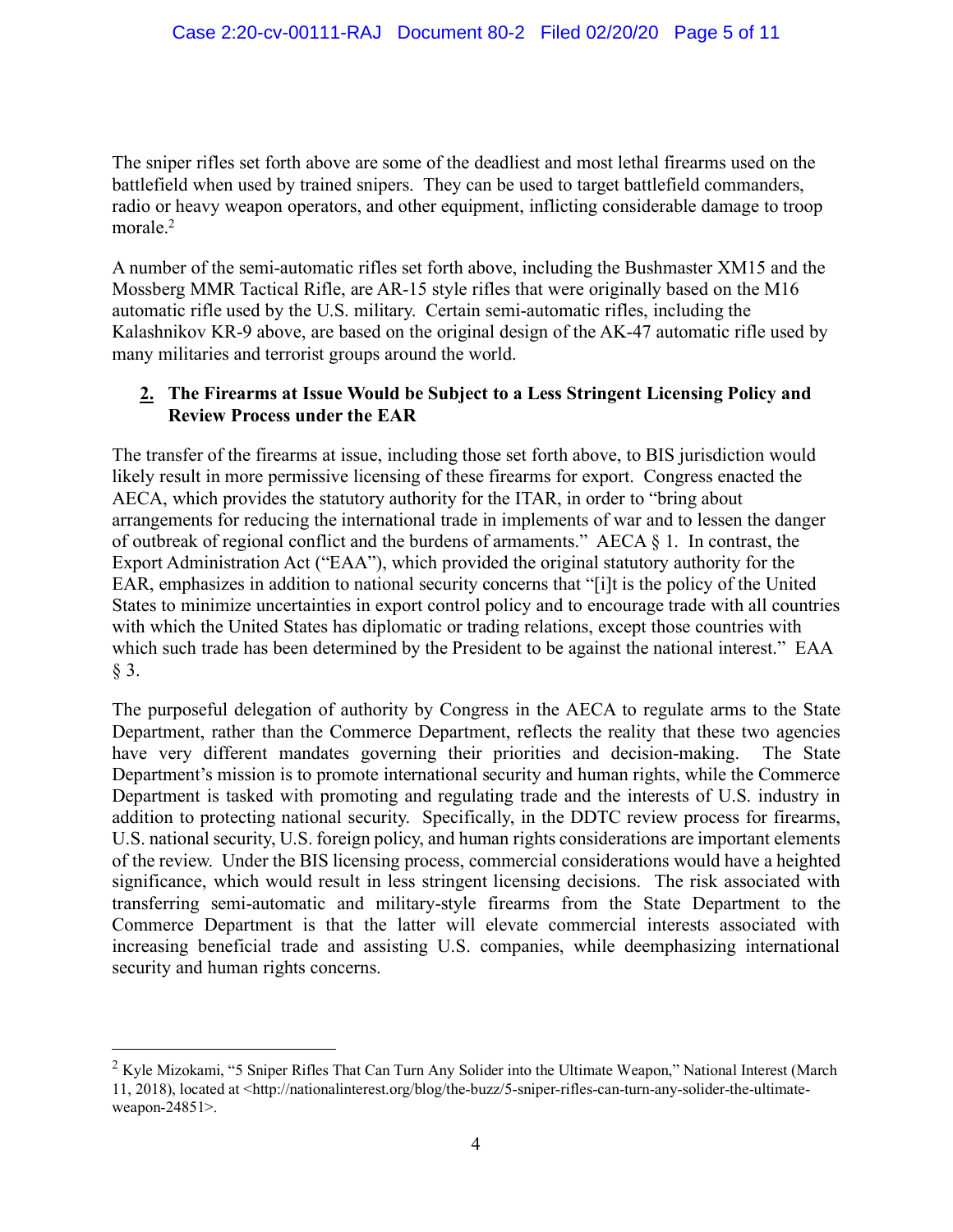In addition, the State Department, unlike the Commerce Department, keeps a database of human rights violators that it uses to conduct Leahy Law vetting of military and police assistance overseas, and many recipients of exported firearms are military and police actors. Under the ITAR, a license application involving firearms is reviewed against this database to prevent their use in human rights abuses. It is not clear that this practice would continue once the licensing jurisdiction moves to the Commerce Department.

# **3. The Firearms at Issue are not Widely Available for Commercial Sale**

The Commerce Department's proposed rule provides that the scope of the items that are to be moved from the USML to the CCL "is essentially commercial items widely available in retail outlets and less sensitive military items."3 The rule adds that: "There is a significant worldwide market for firearms in connection with civil and recreational activities such as hunting, marksmanship, competitive shooting, and other non-military activities."4

The proposed rule, however, cites to examples of firearms sales in the United States rather than providing examples of countries that import firearms from the United States:

"Because of the popularity of shooting sports in the United States, for example, many large chain retailers carry a wide inventory of the firearms described in the new ECCNs for sale to the general public. Firearms available through U.S. retail outlets include rim fire rifles, pistols, modern sporting rifles, shotguns, and large caliber bolt action rifles, as well as their 'parts,' 'components,' 'accessories' and 'attachments.'"<sup>5</sup>

The U.S. market should not be the basis for assessing the commercial availability of firearms, as this is not the market to which the proposed rule would be directed. Moreover, the U.S. retail firearms market is unique and cannot be used as a proxy for other markets, given that the United States, with less than 4.5% of the world's population, comprises more than 45% of the world's firearms in civilian possession.6

Furthermore, a number of importing countries outside the United States ban or otherwise substantially restrict the sale and transfer of firearms that are subject to the Proposed Rules, including semi-automatic and military-style weapons. By way of example, in Mexico, there is only one retail outlet in the entire country for the legal purchase of any kind of firearm;<sup>7</sup> China bans firearm purchases for most people, and private gun ownership is almost unheard of;<sup>8</sup> Germany bans semi-automatic weapons not intended for hunting or marksmanship, as well as

 <sup>3</sup> Department of Commerce, Control of Firearms, Guns, Ammunition and Related Articles the President Determines No Longer Warrant Control Under the United States Munitions List (USML), 83 Fed. Reg. 24,166 (proposed May 24, 2018).

 $4$  *Id.* 

<sup>5</sup> *Id.*

<sup>6</sup> Aaron Karp, Estimating Global Civilian-Held Firearms Numbers*,* Small Arms Survey (June 2018), located at <http://www.smallarmssurvey.org/fileadmin/docs/T-Briefing-Papers/SAS-BP-Civilian-Firearms-Numbers.pdf>.

<sup>&</sup>lt;sup>7</sup> Kate Linthicum, "There is only one gun store in all of Mexico. So why is gun violence soaring?" The Los Angeles Times (May 24, 2018), located at <https://www.latimes.com/world/la-fg-mexico-guns-20180524-story.html>.

<sup>8</sup> Ben Blanchard, "Difficult to buy a gun in China, but not explosives," Reuters (October 2, 2015), located at <https://www.reuters.com/article/uk-china-security-idUSKCN0RV5QV20151002>.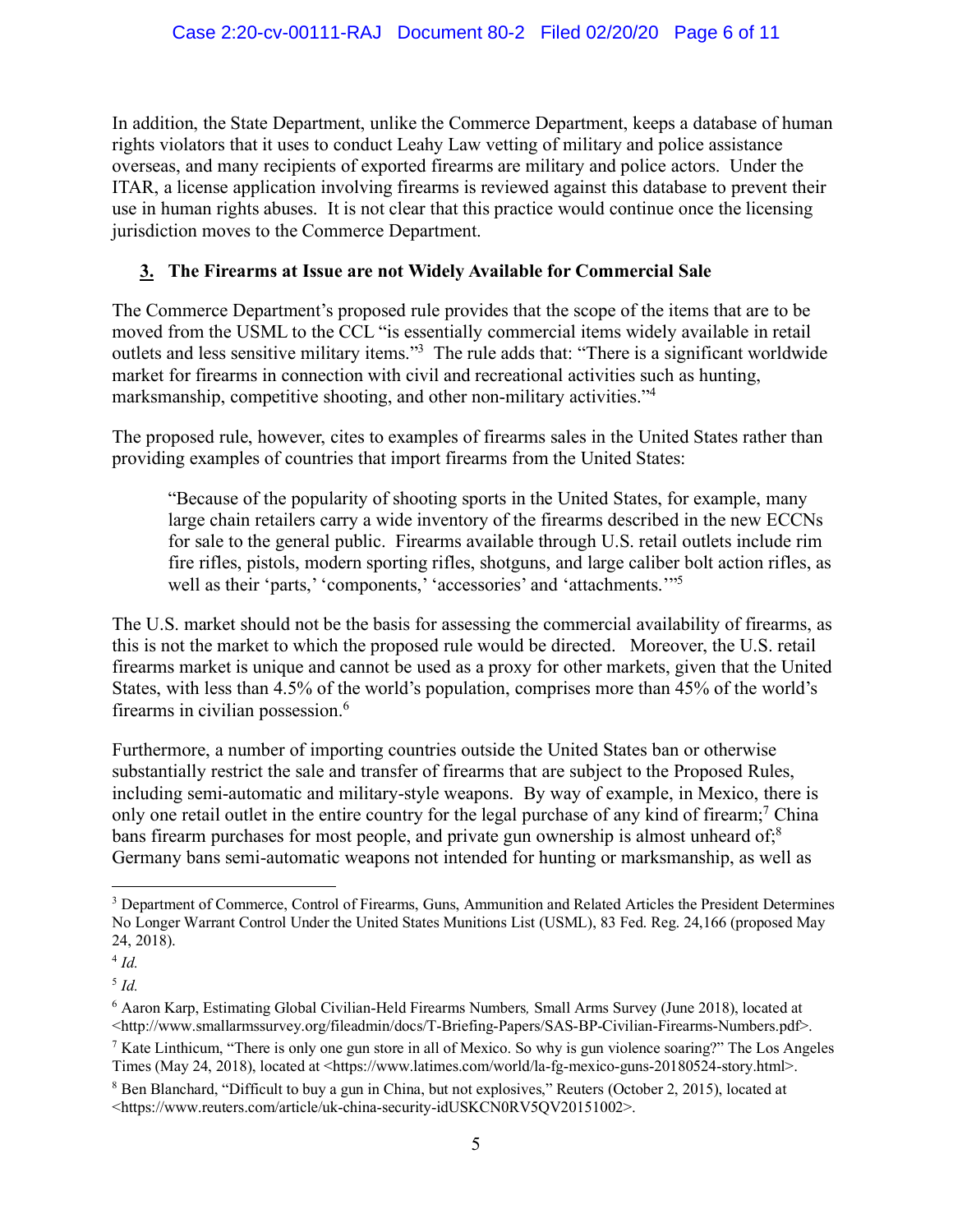some multiple-shot semi-automatic firearms; Norway bans certain semi-automatic weapons; Great Britain bans military-style weapons; Spain bans firearms "designed for war use"; and many other countries ban "military style" and other high capacity weapons.<sup>9</sup> In the vast majority of countries, according to one of the few studies of firearms regulations, "there is a presumption against civilians owning firearms unless certain conditions and requirements are met."10

Given the significant differences in the regulation of semi-automatic and non-automatic firearms outside the United States, it appears that firearms that are covered by this rule change as "widely commercially available" are, in fact, not only not widely commercially available in many countries, but outright banned in other major developed countries. Therefore, at a minimum, BIS and DDTC should withdraw the proposed rules and further study the retail or commercial availability worldwide of the firearms at issue prior to taking any regulatory action.

# **4. Under the EAR, Firearms Manufacturers Would no Longer be Subject to Registration Requirements**

Under the ITAR, persons who engage in the business of manufacturing, exporting, or temporarily importing defense articles in the United States must register with the DDTC. *See* ITAR Part 122. In order to register, manufacturers are required to submit a Statement of Registration and undergo a background check, and then must re-register and pay a registration fee annually. In contrast, the EAR contain no such registration requirement, so firearms manufacturers will be able to engage in exports, re-exports, and other activities subject to the EAR, or seek an export license, without being subject to the additional controls of registering with the U.S. Government, being subject to a background check and paying an annual registration fee. In addition, the U.S. Government would lose a valuable source of information about manufacturers of firearms in the United States, such as the registrant's name, address, organization stricture, directors and officers, foreign ownership, and whether directors or officers of the company have been charged, indicted or convicted of a U.S. or foreign crime. This information is used by the U.S. Government to monitor gun manufacturers and exporters, and losing this source of information would increase the likelihood of dangerous firearms being manufactured and transferred in significant quantities without effective oversight.

# **5. The Proposed Rules Would Permit Foreign Companies to Assume Control of U.S. Firearms Manufacturers with Minimal Oversight**

The ITAR require registrants to notify DDTC at least 60 days in advance of any intended sale or transfer to a foreign person of ownership or control of the registrant or any entity owned by the registrant. *See* ITAR § 122.4(b). This 60-day notification from the registrant must include detailed information about the foreign buyer, the target, and the nature of the transaction, including any post-closing rights the foreign buyer will have with regard to ITAR-controlled

 <sup>9</sup> *See* Firearms-Control Legislation and Policy, Law Library of the Library of Congress, February 2013, located at <http://www.loc.gov/law/help/firearms-control/firearms-control.pdf>.

<sup>&</sup>lt;sup>10</sup> Sarah Parker, "Balancing Act: Regulation of Civilian Firearm Possession," States of Security: Small Arms Survey 2011 6, located at <http://www.smallarmssurvey.org/fileadmin/docs/A-Yearbook/2011/en/Small-Arms-Survey-2011-Chapter-09-EN.pdf>.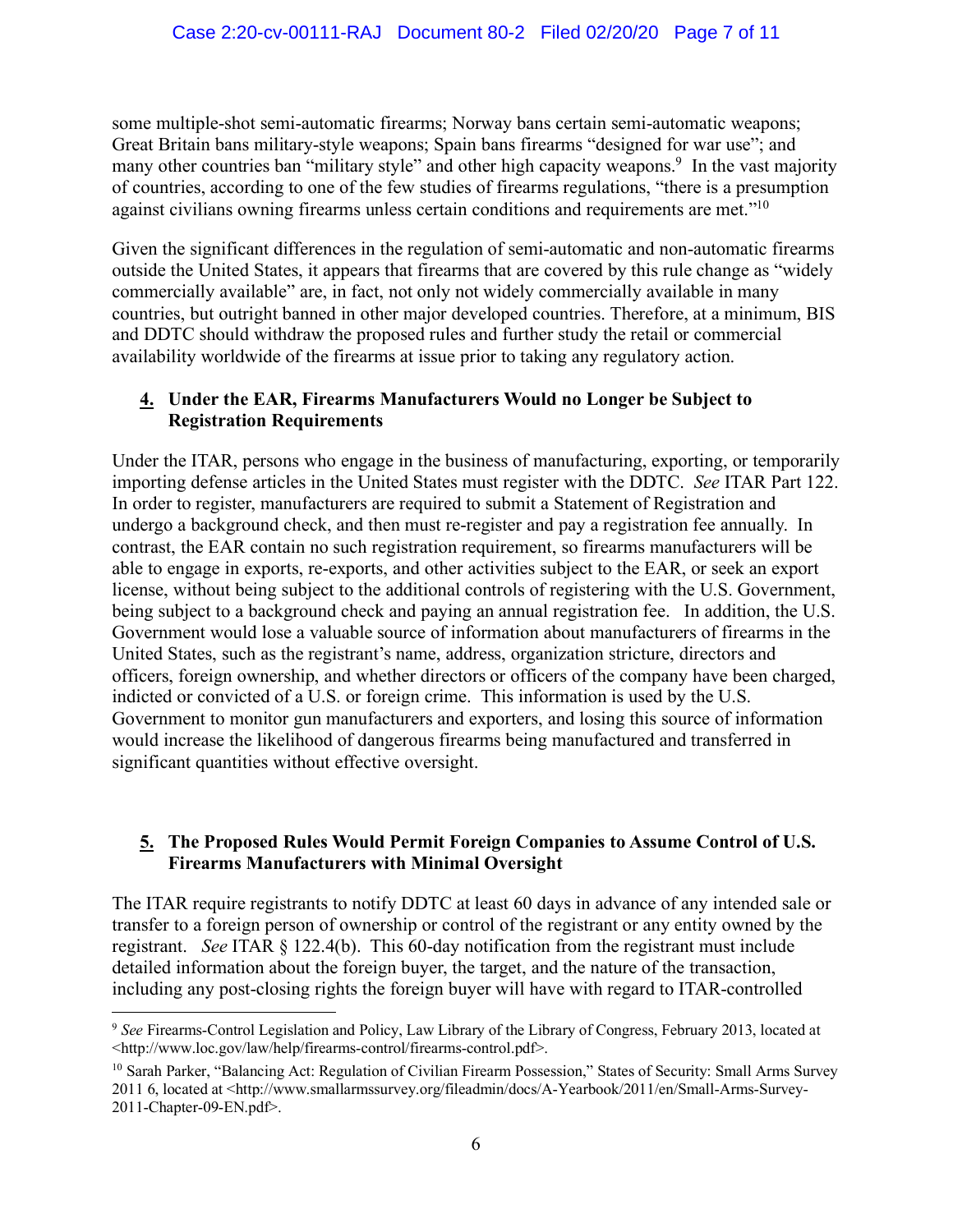items and any related steps that will be taken to confirm compliance with the ITAR. The 60-day rule ensures that DDTC is aware of acquisitions that pose potential threats to U.S. national security or foreign access to controlled commodities and technical data, and can coordinate review by the Committee on Foreign Investment in the United States ("CFIUS") as necessary. In contrast, the EAR impose no such 60-day advance notification requirement for acquisitions of U.S. companies with sensitive items or technology by foreign entities. Therefore, to the extent a U.S. manufacturer of semi-automatic or non-automatic firearms (and related items) is acquired by a foreign company, there would no longer be an advance notification required to the U.S. Government. As such, the U.S. Government would be unaware of a potential acquisition of a U.S. firearms manufacturer by a foreign entity that could influence the sales and marketing activities of the manufacturer in a manner that undermines U.S. national security, international security, and human rights.

# **6. Under the EAR, the Firearms at Issue Would no Longer be Subject to Congressional Reporting Requirements**

Once semi-automatic and military-style firearms are transferred to the CCL, there would no longer be any requirements for reporting significant sales of this significant military equipment to Congress. This would result in less transparency and would weaken Congress's ability to monitor exports of dangerous firearms to other countries.

Under the ITAR, Congress must be provided with a certification prior to the granting of "[a] license for export of a firearm controlled under Category I of the [USML] in an amount of \$1,000,000 or more." *See* ITAR § 123.15(a)(3). The EAR does not impose similar reporting requirements on firearms controlled as 600 Series items.<sup>11</sup> Therefore, Congress would not be give advance notification of Commerce Department licensing of sizeable exports of firearms, undermining its oversight role with regard to these significant military equipment, which potentially could be diverted to repressive regimes, criminal enterprises, rebel factions, or terrorist organizations.

Congress has in the past played a vital role in halting arm sales that were inconsistent with U.S. interests. For example, Congress halted the \$1.2 million sale of 1,600 semi-automatic pistols to the security force of Turkish President Recep Tayyip Erdoğan in 2017 after reports of public beatings of protestors. Furthermore, Senator Ben Cardin opposed the sale of 26,000 assault weapons to the Philippines police in 2016, citing grave human rights concerns. In sum, the State Department's regulatory framework ensures that both Congress and the public are kept aware of arms sales that raise human rights and other concerns. This critical oversight function, which stop transfers against U.S. national interests, would be lost if regulatory oversight of the firearms at issue were transferred to the Commerce Department.

<sup>&</sup>lt;sup>11</sup> Under the EAR, items that are "600 Series Major Defense Equipment" are subject to Congressional notification requirements where such items are exported (a) in an amount exceeding \$14,000,000 to a country outside the countries listed in Country Group A:5, or (b) in an amount exceeding \$25,000,000, to a country listed in Country Group A:5. "600 Series Major Defense Equipment" is defined as "[a]ny item listed in ECCN 9A610.a, 9A619.a, 9A619.b or 9A619.c, having a nonrecurring research and development cost of more than \$50,000,000 or a total production cost of more than \$200,000,000," which would not include the firearms affected by the Proposed Rules. *See* EAR §§ 743.5.; 772.1.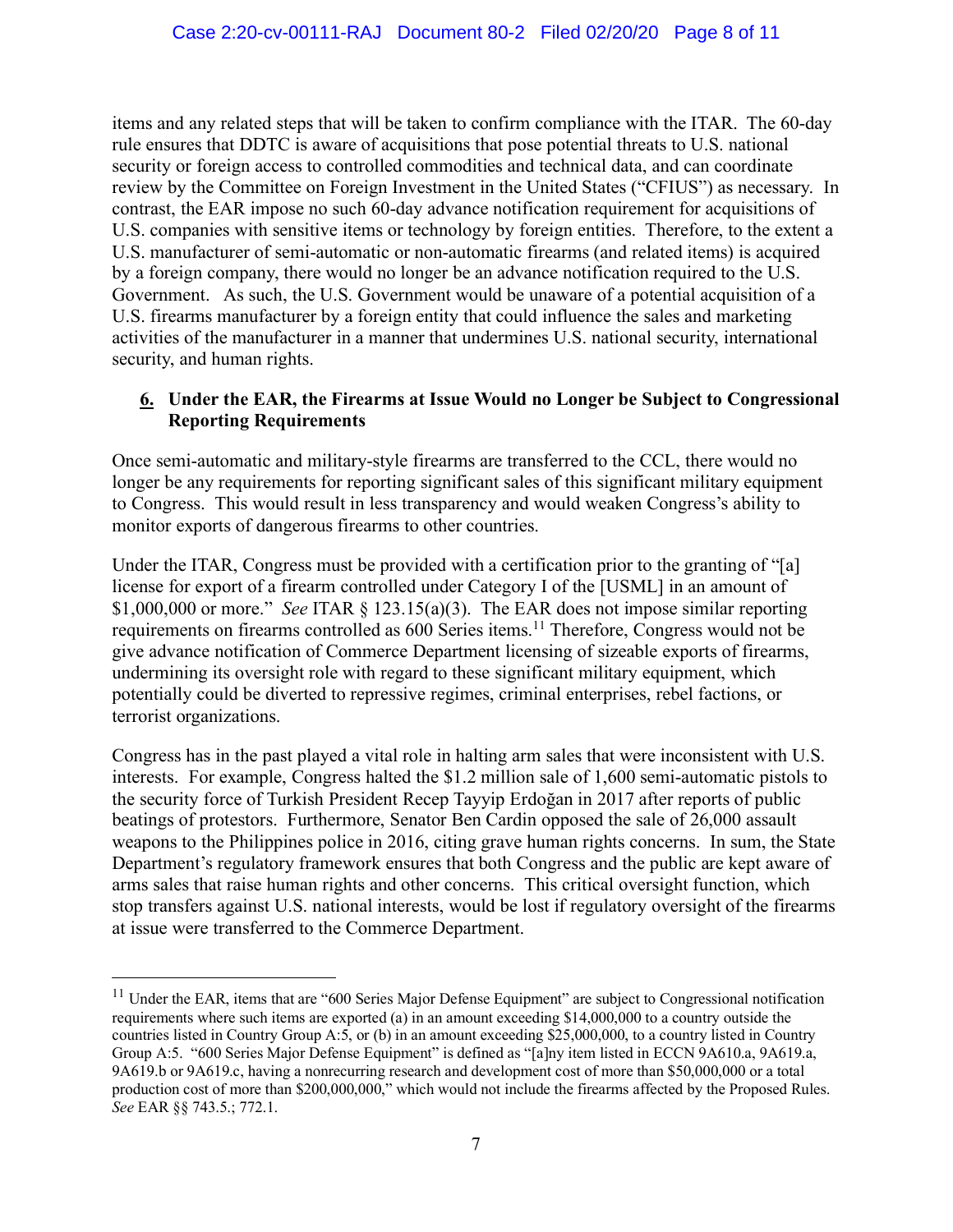# **7. The Firearms at Issue Would no Longer be Subject to the ITAR's Controls on Public Release of Controlled Technology**

It has been DDTC's long standing practice to require prior authorization for any public release of ITAR-controlled technical data, source code or software (e.g., posting controlled technical data on a public website). BIS, however, takes a less stringent approach to publicly available information, removing technology, software, and source code from EAR controls once the items are made public (or intended to be made public) without requiring prior authorization BIS. *See* EAR § 734.3(b)(3). Therefore, if jurisdiction over technical data related to the design, production or use of semi-automatic or military-style firearms transfers to BIS, there would no longer be any controls on companies or individuals releasing such sensitive information into the public domain.

This significant risk is not hypothetical. In *Defense Distributed v. U.S. Department of State*, the Fifth Circuit ordered manufacturer Defense Distributed to remove 3-D printing instructions from the Internet after the State Department charged the company with violating the ITAR. In contrast, under the proposed rules, such manufacturers would be able to freely release 3-D printing instructions and code into the public domain (and thereby enable the private production of firearms overseas and in the United States), as the EAR permit publication of source code and technology (except encryption source code and technology) without authorization from BIS. If this were the case, the public would have significantly higher access to the knowledge needed to manufacture guns, which could result in huge increases in the private manufacture and transfer of firearms with little to no oversight by governments.

In general, items that would move to the CCL would be subject to existing EAR controls on technology, software, and source code. However, while the EAR control certain technology, software, and source code set forth in the CCL, Section 734.3 excludes certain published information and software from control under the EAR. For example, if a gun manufacturer posts a firearm's operation and maintenance manual on the Internet, making it publicly available to anyone interested in accessing it and without restriction on further dissemination (i.e., unlimited distribution), the operation and maintenance information included in that published manual would no longer be "subject to the EAR," and therefore no longer subject to export controls. *See* EAR §§ 734.3(b) and 734.7(a). Non-proprietary system descriptions, including for firearms and related items, are another example of information that are not subject to the EAR. *See* EAR  $§ 734.3(b)(3)(v).$ 

This lack of control on public release of technology, software and source code related to semiautomatic and non-automatic firearms appears to be a significant loophole that could be exploited to release sensitive design, production and use technology regarding highly dangerous weapons.

# **8. The Proposed Rules Would Remove Licensing Requirements for Temporary Imports, Creating Another Channel for Criminals to Obtain Dangerous Weapons in the United States**

Temporary imports (import into the United States of defense articles, technical data, and defense services on the USML and their subsequent export) are regulated by the ITAR (*see* ITAR Part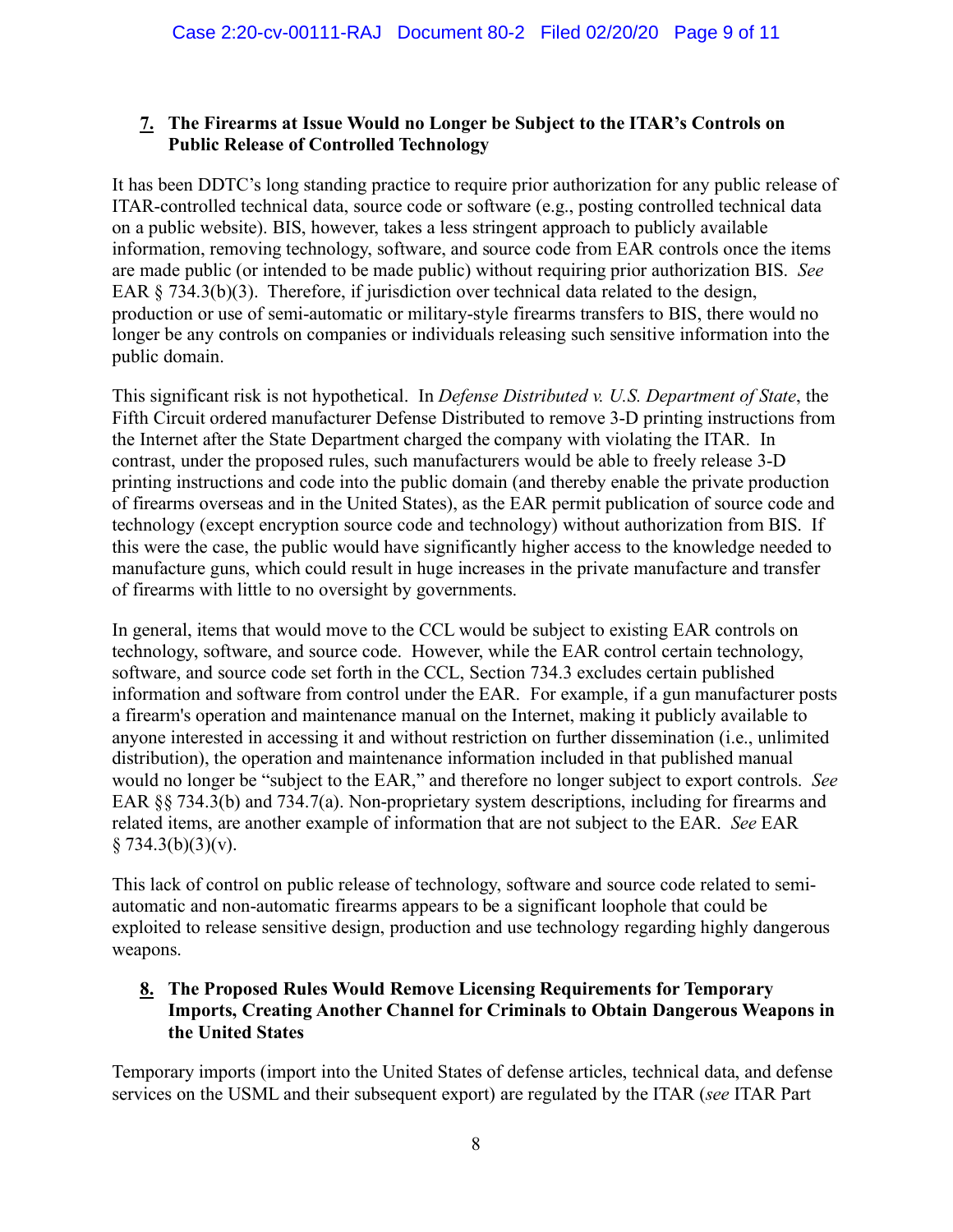123), while permanent imports of items on the U.S. Munitions Import List ("USMIL") are regulated by the Department of Justice's Bureau of Alcohol, Tobacco, Firearms and Explosives ("ATF"). The EAR imposes no import licensing requirements, so if semi-automatic or militarystyle firearms are transferred from the USML to the CCL, temporary imports of such items will not be regulated by any agency. Therefore, semi-automatic and military-style firearms could be freely imported into the United States without any authorization if the importer intends to subsequently export the items (the subsequent export of the item would require an export license from BIS). This includes temporary imports into the United States of semi-automatic and military-style firearms for gun shows, trade shows, or for repair or refurbishment. While the subsequent export of these firearms would require an export license from BIS, a key control that requires U.S. Government authorization *before* the import of the controlled firearms into the United States would be removed.

This approach would not only cause confusion and make compliance more difficult, but could result in more firearms flooding the U.S. market without any meaningful regulation. The United States already has a significant crime gun problem; while every firearm is manufactured as a legal consumer product, the opportunities for diversion to the criminal market are numerous. Guns are trafficked across jurisdictional lines, from states with weak laws to those cities and states where there are more gun regulations. This practice continues to fuel violence in cities like Chicago and Baltimore, which both have strong gun laws in place but border areas where it is easy to purchase multiple guns in one transaction with little or no regulation. Additionally, the large private sale loophole continues to put guns in the hands of dangerous criminals, who can exploit a system that only requires licensed gun dealers to conduct background checks on firearms sales. It is through this method that approximately at least one in five guns are sold in the United States today without a background check. Continually flooding the market with a supply of cheap handguns and assault rifles by permitting the legal "temporary import" of firearms that may never be re-exported will only exacerbate these problems.

Furthermore, the ATF does not have the capacity or resources to pursue the illegal distribution of firearms that were originally intended to be temporary imports, but are subsequently sold in the United States (thus making them permanent imports). While the ATF is tasked with regulating permanent imports of items on the USMIL, it is subject to severe resource constraints in exercising its jurisdiction, including finding and sanctioning individuals trying to distribute temporarily imported firearms in the United States. Therefore, the BIS export licensing process and the reality of the ATF's capacity together mean that illegal gun sales and transfers within the United States may skyrocket if the Proposed Rules go into effect.

# **9. The Proposed Rules Would Make it Easier For Foreign Gun Manufacturers to Sell and Distribute Firearms Based on U.S. Origin Components and Technology**

Under the ITAR, defense articles, such as firearms and their components and ammunition, require export licensing regardless of their destination, unless a narrow exemption applies. The ITAR "See-Through Rule" provides that foreign manufactured items are subject to the ITAR, including licensing requirements, if they contain any amount of U.S.-origin content subject to the ITAR, no matter how trivial. As such, foreign manufacturers must seek authorization from DDTC prior to exporting foreign items that incorporate ITAR-controlled components or technology in their foreign made item.